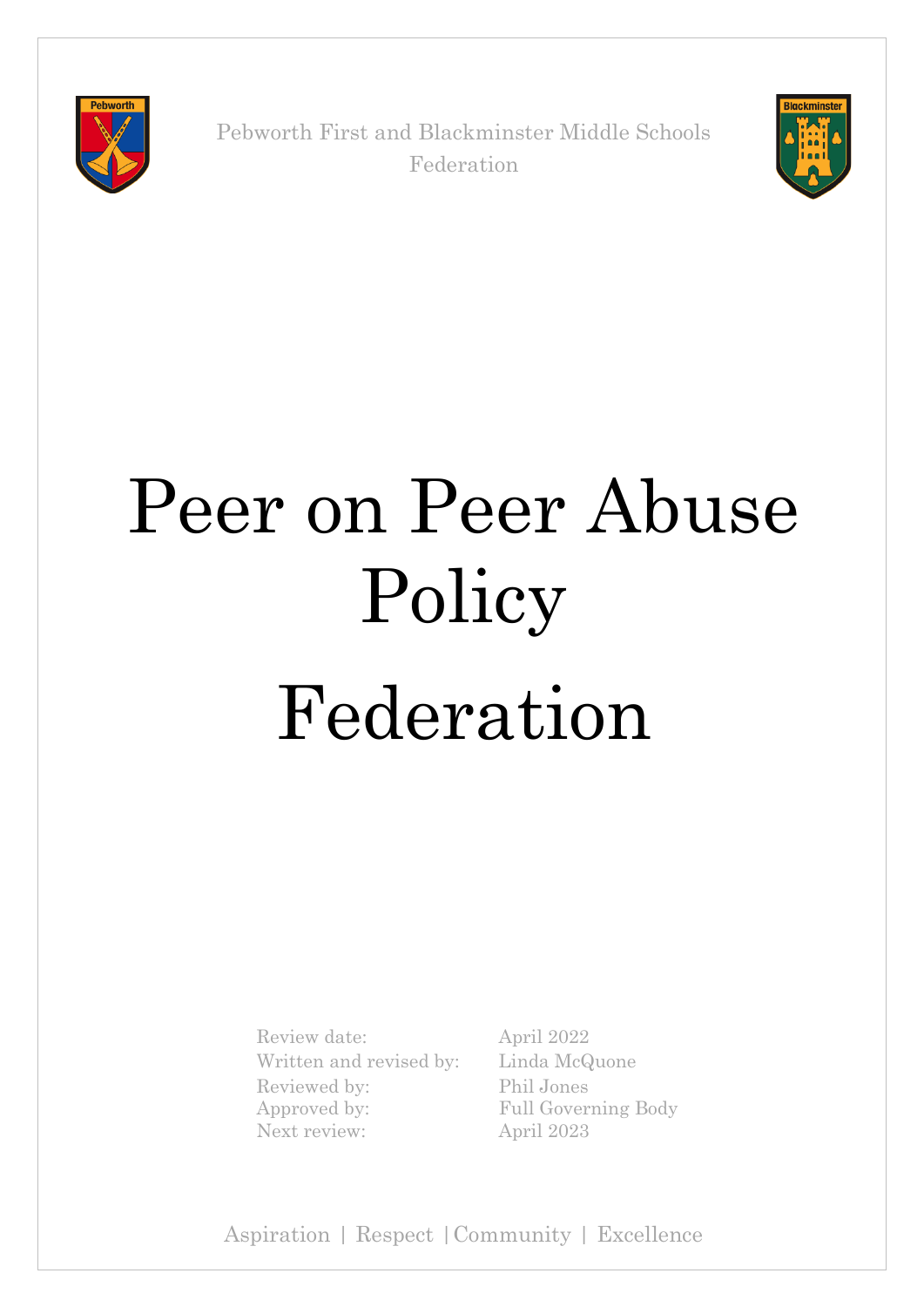# Contents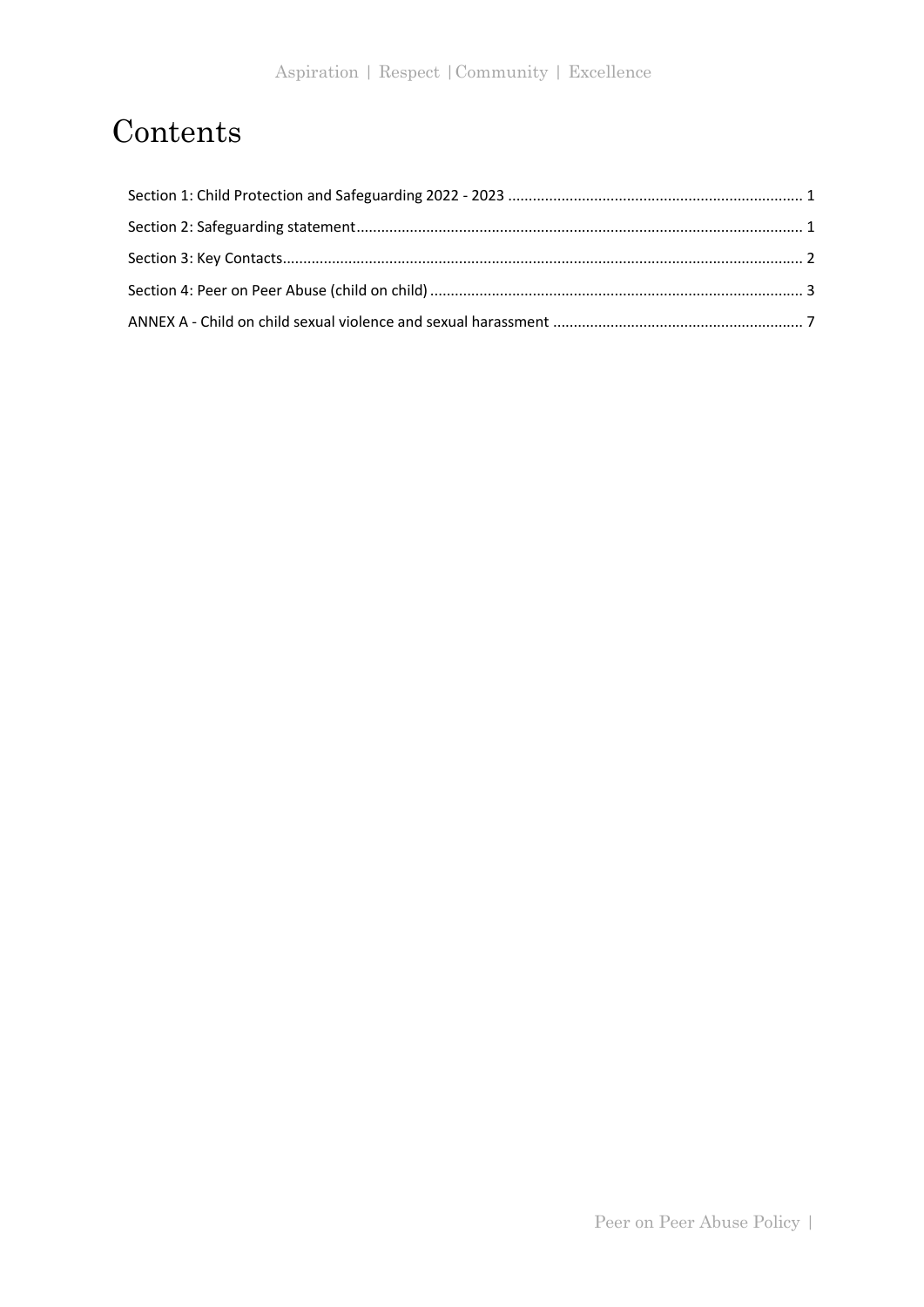# <span id="page-2-0"></span>Section 1: Child Protection and Safeguarding 2022 - 2023

| <b>Governors' Committee Responsible:</b>      | <b>Full Governing Body</b> |
|-----------------------------------------------|----------------------------|
| <b>Governor Lead:</b>                         | <b>Phil Jones</b>          |
| <b>Designated Safeguarding Lead of Staff:</b> | Linda McQuone              |
| <b>Prevent Lead:</b>                          | Linda McQuone              |
| <b>Child Exploitation GET SAFE lead:</b>      | Linda McQuone              |
| <b>Status &amp; Review Cycle:</b>             | <b>Statutory Annual</b>    |
| <b>Next Review Date:</b>                      | <b>April 2023</b>          |

<span id="page-2-1"></span>Section 2: Safeguarding statement

Pebworth First and Blackminster Middle Schools recognise our moral and statutory responsibility to safeguard and promote the welfare of all pupils. We endeavour to provide a safe and welcoming environment where children are respected and valued. We are alert to the signs of abuse and neglect and follow our procedures to ensure that children receive effective support, protection and justice. Child protection forms part of the school's safeguarding responsibilities.

This Peer on Peer Abuse policy is an extract from our wider Safeguarding and Child Protection policy.

This Safeguarding /Child protection policy draws upon duties conferred by the Children Acts 1989 and 2004, The Children and Families Act 2014, S175 of the 2020 Education Act, The Education (Independent School Standards) Regulations 2014 (for independent schools ), the Non-maintained Special Schools (England) Regulations 2015 (for non-maintained special schools) and the guidance contained in [Working Together to Safeguard Children 2018](https://assets.publishing.service.gov.uk/government/uploads/system/uploads/attachment_data/file/942454/Working_together_to_safeguard_children_inter_agency_guidance.pdf), the DfE's statutory Guidance "[Keeping Children Safe in Education September 2021](https://assets.publishing.service.gov.uk/government/uploads/system/uploads/attachment_data/file/999348/Keeping_children_safe_in_education_2021.pdf)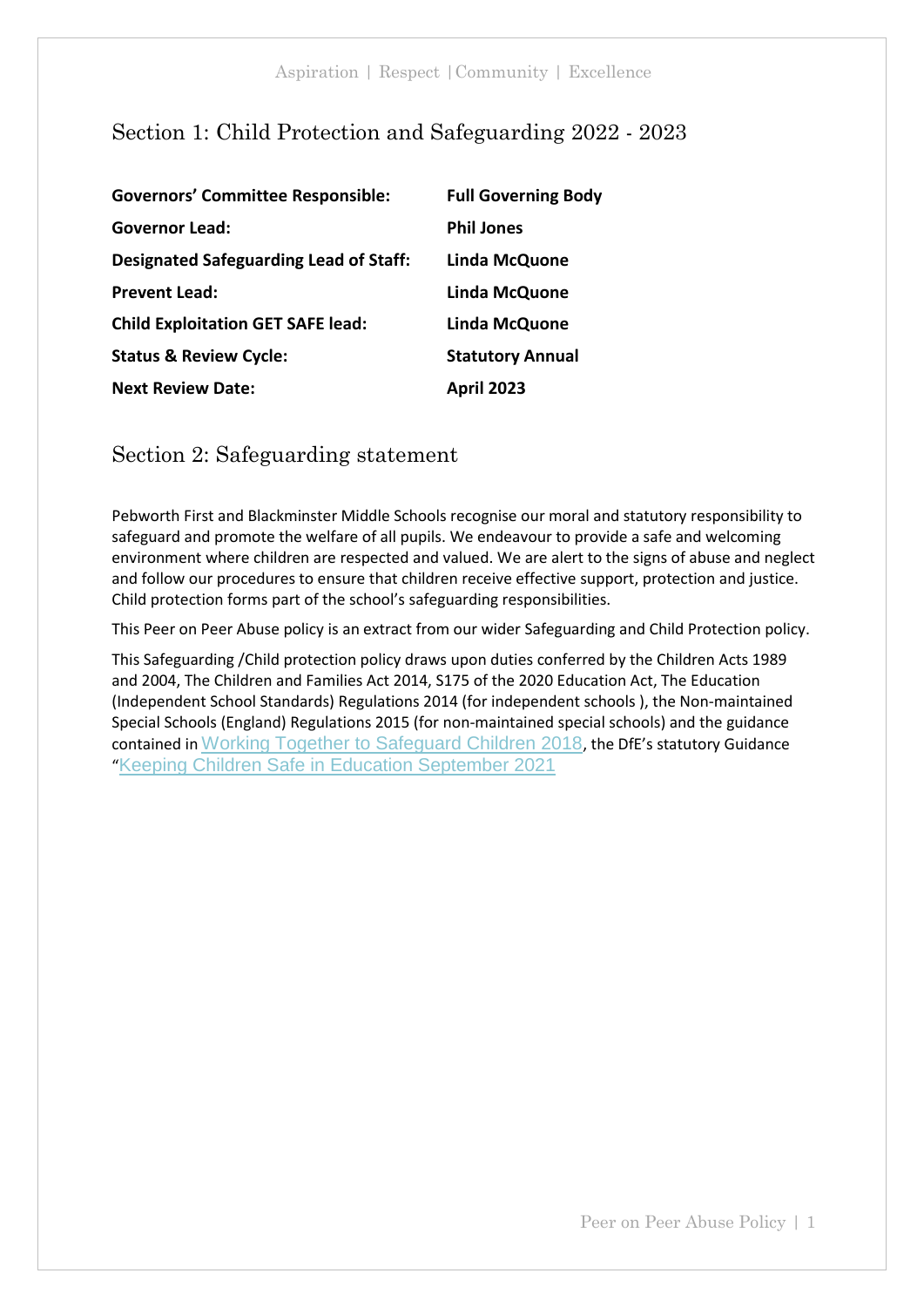# <span id="page-3-0"></span>Section 3: Key Contacts

 $\mathbf{r}$ 

| <b>Key Personnel:</b>                                                             |
|-----------------------------------------------------------------------------------|
| The Designated Safeguarding Lead (DSL) is Linda McQuone                           |
| <b>Contact details:</b>                                                           |
| email: Imcquone@blackminster.worcs.sch.uk                                         |
| Telephone: 01386 830311                                                           |
| The deputy DSL(s) is/are Jane Pitkeathly, Teresa Johnson                          |
| <b>Contact details:</b>                                                           |
| email: jpitkeathly@blackminster.worcs.sch.uk; tjohnson@pebworthfirst.worcs.sch.uk |
| Telephone: 01386 830311 (BMS)<br>01798 720726 (PFS)                               |
| The nominated safeguarding governor is Phil Jones                                 |
| <b>Contact details:</b>                                                           |
| email: pjones@blackminster.worcs.sch.uk                                           |
| Telephone: 01386 830311                                                           |
| The Headteacher is Linda McQuone                                                  |
| <b>Contact details:</b>                                                           |
| email: Imcquone@blackminster.worcs.sch.uk                                         |
| Telephone: 01386 830311                                                           |
| The Chair of Governors is Phil Jones                                              |
| <b>Contact details:</b>                                                           |
| email: pjones@blackminster.worcs.sch.uk                                           |
| Telephone: 01386 830311                                                           |
|                                                                                   |
|                                                                                   |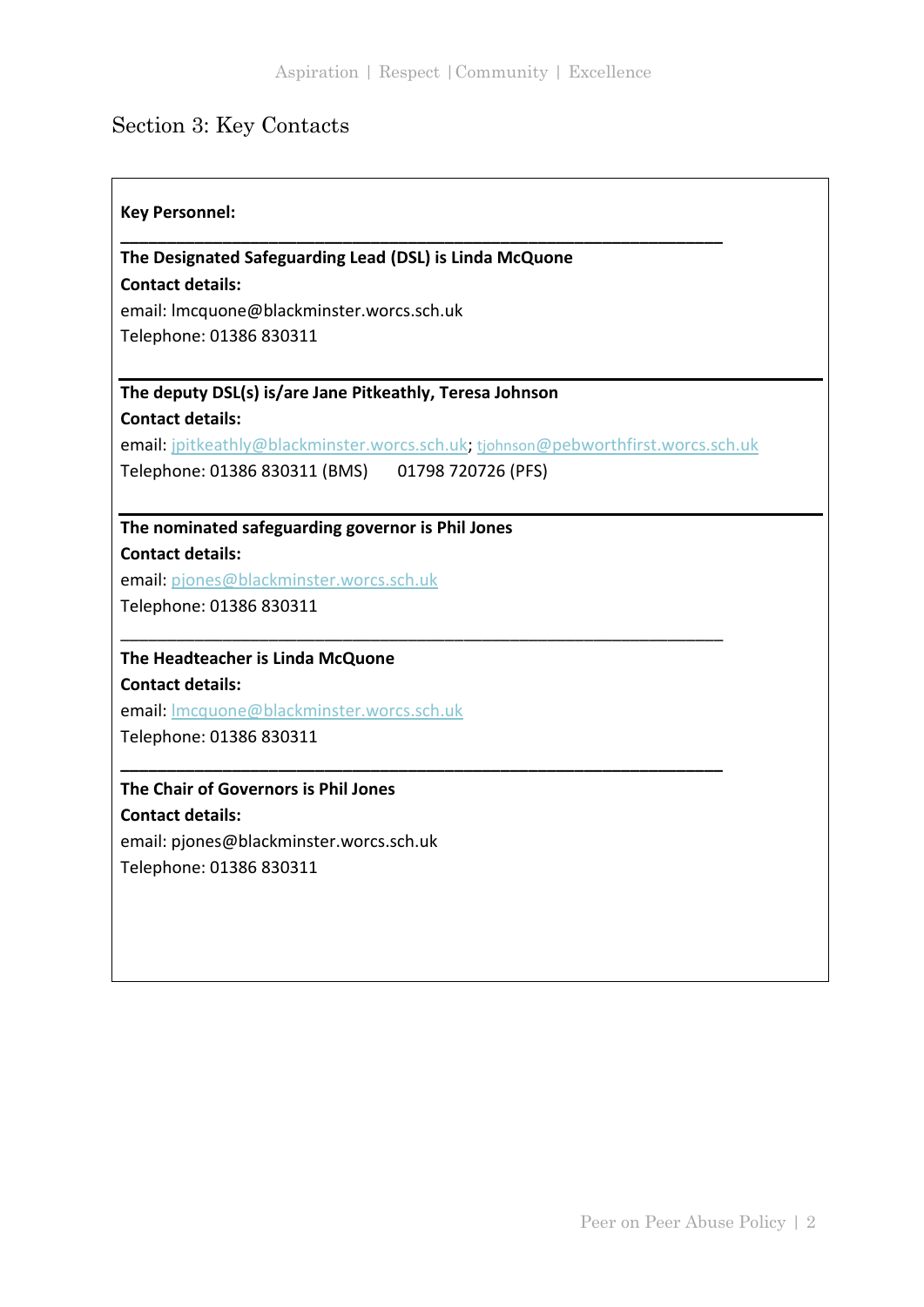# <span id="page-4-0"></span>Section 4: Peer on Peer Abuse (child on child)

All our staff are aware that children can abuse other children (often referred to as peer on peer abuse), and that it can happen both inside and outside school and online. It is important that all staff recognise the indicators and signs of peer on peer abuse and know how to identify it and respond to reports.

All our staff understand that even if there are no reports in their schools it does not mean it is not happening, it may be the case that it is just not being reported. As such it is important if staff have **any** concerns regarding peer on peer abuse, they should speak to their designated safeguarding lead (or deputy).

All our staff understand the importance of challenging inappropriate behaviours between peers, many of which are listed below, that are actually abusive in nature. Downplaying certain behaviours, for example dismissing sexual harassment as "just banter", "just having a laugh", "part of growing up" or "boys being boys" can lead to a culture of unacceptable behaviours, an unsafe environment for children and in worst case scenarios a culture that normalises abuse leading to children accepting it as normal and not coming forward to report it.

Peer on peer abuse is most likely to include, but may not be limited to:

- bullying (including cyberbullying, prejudice-based and discriminatory bullying);
- abuse in intimate personal relationships between peers.
- physical abuse such as hitting, kicking, shaking, biting, hair pulling, or otherwise causing physical harm (this may include an online element which facilitates, threatens and/or encourages physical abuse).
- sexual violence, such as rape, assault by penetration and sexual assault; (this may include an online element which facilitates, threatens and/or encourages sexual violence);
- sexual harassment, such as sexual comments, remarks, jokes and online sexual harassment, which may be standalone or part of a broader pattern of abuse.
- causing someone to engage in sexual activity without consent, such as forcing someone to strip, touch themselves sexually, or to engage in sexual activity with a third party;
- consensual and non-consensual sharing of nudes and semi nudes' images and or videos (also known as sexting or youth produced sexual imagery);
- upskirting, which typically involves taking a picture under a person's clothing without their permission, with the intention of viewing their genitals or buttocks to obtain sexual gratification, or cause the victim humiliation, distress or alarm; and
- initiation/hazing type violence and rituals (this could include activities involving harassment, abuse or humiliation used as a way of initiating a person into a group and may also include an online element).

All our staff are clear as to the federation's policy and procedures with regards to peer on peer abuse and the important role they have to play in preventing it and responding where they believe a child may be at risk from it.

#### **Child on child sexual violence and sexual harassment**

Sexual violence and sexual harassment can occur between two children of any age and sex. It can also occur through a group of children sexually assaulting or sexually harassing a single child or group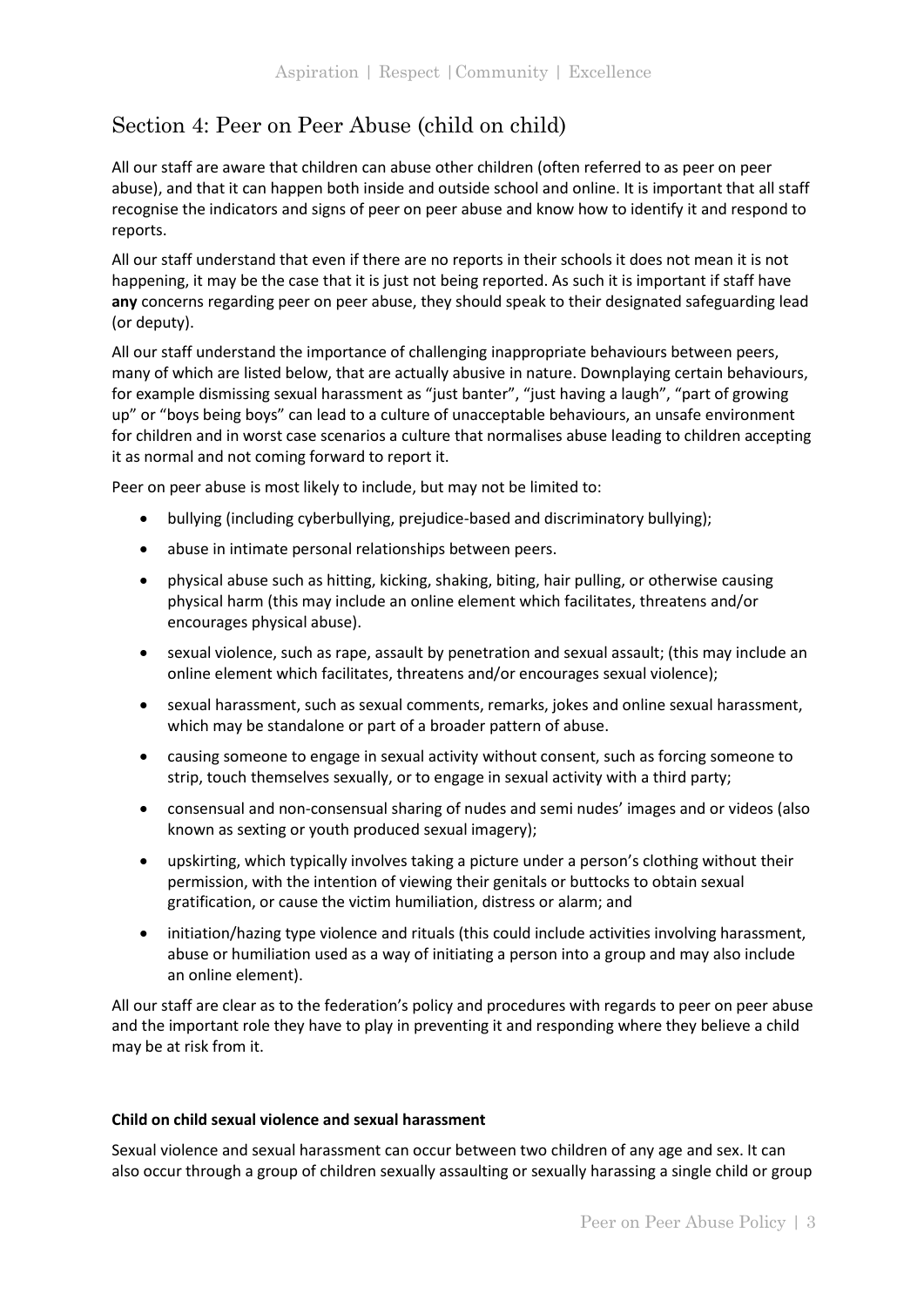of children. Sexual violence and sexual harassment exist on a continuum and may overlap; they can occur online and face to face (both physically and verbally) and are never acceptable.

The Federation will respond to reports of child on child sexual violence and sexual harassment.

## **Action following a report of sexual violence and/or sexual harassment**

Pebworth and Blackminster carefully consider any report of sexual violence and/or sexual harassment. The designated safeguarding lead (or deputy) is likely to have a complete safeguarding picture and be the most appropriate person to advise on the school's initial response. Important considerations will include:

- the wishes of the victim in terms of how they want to proceed. This is especially important in the context of sexual violence and sexual harassment. We will support victims to be given as much control as is reasonably possible over decisions regarding how any investigation will be progressed and any support that they will be offered. This will however need to be balanced with the school's duty and responsibilities to protect other children;
- the nature of the alleged incident(s), including whether a crime may have been committed and consideration of harmful sexual behaviour;
- the ages of the children involved;
- the developmental stages of the children involved;
- any power imbalance between the children. For example, is the alleged perpetrator(s) significantly older, more mature or more confident? Does the victim have a disability or learning difficulty?
- if the alleged incident is a one-off or a sustained pattern of abuse (sexual abuse can be accompanied by other forms of abuse and a sustained pattern may not just be of a sexual nature).

#### **Options to manage the report**

The Federation will consider every report on a case-by-case basis. When to inform the alleged perpetrator(s) will be a decision that should be carefully considered. Where a report is going to be made to children's social care and/or the police, then, as a general rule, we will speak to the relevant agency and discuss next steps and how the alleged perpetrator(s) will be informed of the allegations. However, as per general safeguarding principles, this does not and should not us from taking immediate action to safeguard children, where required.

#### **Safeguarding and supporting the alleged perpetrator(s)**

The following principles are based on effective safeguarding practice and should help shape any decisions regarding safeguarding and supporting the alleged perpetrator(s):

- The Federation has a difficult balancing act to consider. On one hand, we need to safeguard the victim (and the wider pupil/student body) and on the other hand provide the alleged perpetrator(s) with an education, we will safeguard and support as appropriate and implement any disciplinary sanctions.
- We will consider the age and the developmental stage of the alleged perpetrator(s) and nature of the allegations. Any child will likely experience stress as a result of being the subject of allegations and/or negative reactions by their peers to the allegations against them.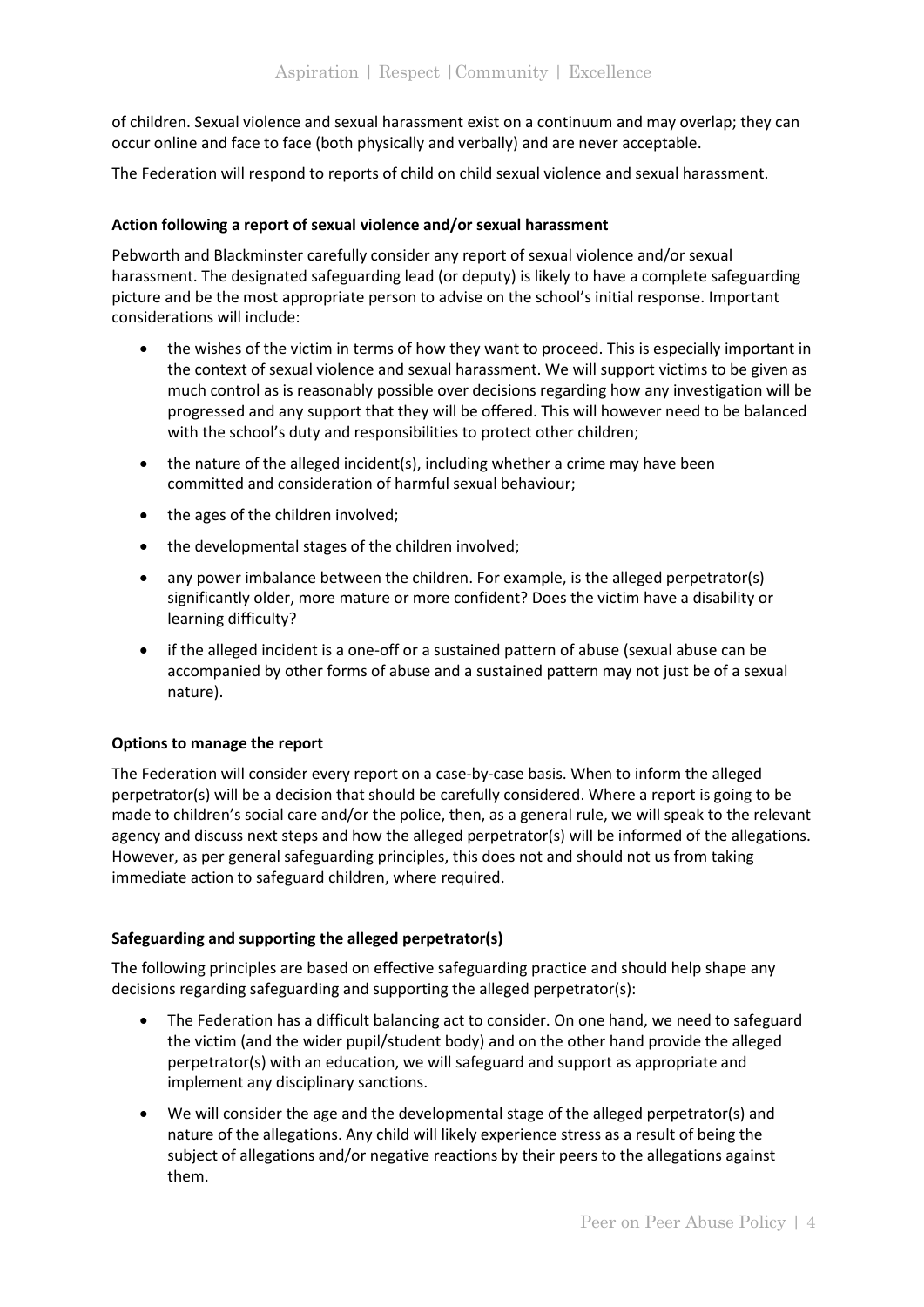- We will consider the proportionality of the response. Support (and sanctions) should be considered on a case-by-case basis. The alleged perpetrator(s) may potentially have unmet needs (in some cases these may be considerable) as well as potentially posing a risk of harm to other children. Harmful sexual behaviours in young children may be (and often are) a symptom of either their own abuse or exposure to abusive practices and or materials.
- If an alleged perpetrator does move to another educational institution (for any reason), we will inform the new educational institution of any ongoing support needs and where appropriate, potential risks to other children and staff. The designated safeguarding lead will take responsibility to ensure this happens as well as transferring the child protection file.
- The National Organisation for the Treatment of Abusers (NOTA) provides support for professionals involved in work with, or related to, sexual offending.

Sexual violence and sexual harassment can occur between two children of any age and sex. It can also occur through a group of children sexually assaulting or sexually harassing a single child or group of children.

We understand the importance that all victims are taken seriously and offered appropriate support. Staff are aware that some groups are potentially more at risk. We know that evidence shows girls, children with SEND and LGBT children are at greater risk.

Staff are aware of the importance of:

- making clear that sexual violence and sexual harassment is not acceptable, will never be tolerated and is not an inevitable part of growing up.
- not tolerating or dismissing sexual violence or sexual harassment as "banter", "part of growing up", "just having a laugh" or "boys being boys"; and
- challenging behaviours (potentially criminal in nature), such as grabbing bottoms, breasts and genitalia, flicking bras and lifting up skirts. Dismissing or tolerating such behaviours risks normalising them.

What is sexual violence and sexual harassment? It is important that school and college staff are aware of sexual violence and the fact children can, and sometimes do, abuse their peers in this way. When referring to sexual violence we are referring to sexual violence offences under the Sexual Offences Act 2003 as described below:

**Rape:** A person (A) commits an offence of rape if: he intentionally penetrates the vagina, anus or mouth of another person (B) with his penis, B does not consent to the penetration and A does not reasonably believe that B consents.

**Assault by Penetration:** A person (A) commits an offence if: s/he intentionally penetrates the vagina or anus of another person (B) with a part of her/his body or anything else, the penetration is sexual, B does not consent to the penetration and A does not reasonably believe that B consents.

**Sexual Assault:** A person (A) commits an offence of sexual assault if: s/he intentionally touches another person (B), the touching is sexual, B does not consent to the touching and A does not reasonably believe that B consents.

**What is consent?** Consent is about having the freedom and capacity to choose. Consent to sexual activity may be given to one sort of sexual activity but not another, e.g.to vaginal but not anal sex or penetration with conditions, such as wearing a condom. Consent can be withdrawn at any time during sexual activity and each time activity occurs. Someone consents to vaginal, anal or oral penetration only if s/he agrees by choice to that penetration and has the freedom and capacity to make that choice.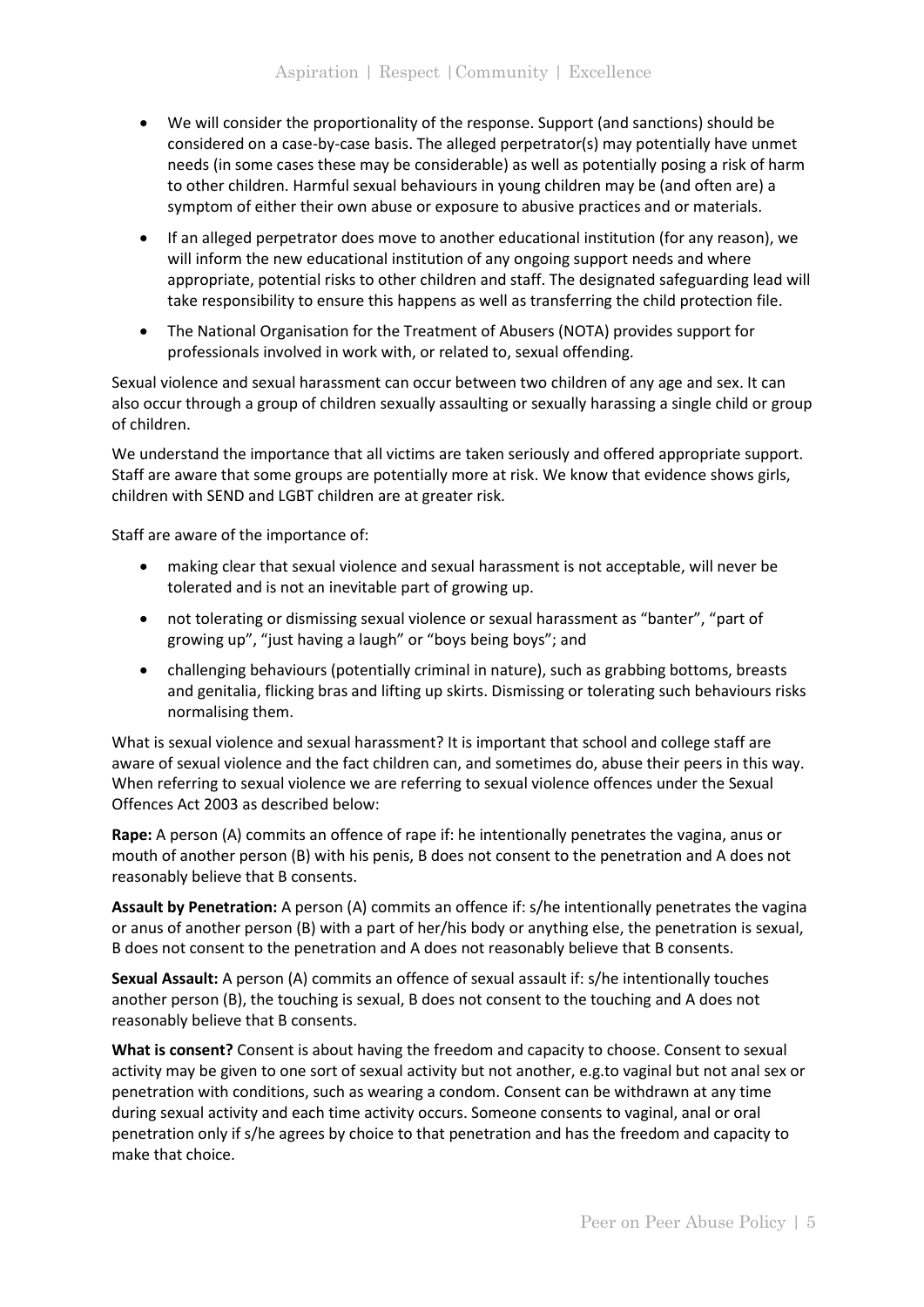## **Sexual harassment**

When referring to sexual harassment we mean 'unwanted conduct of a sexual nature' that can occur online and offline. When we reference sexual harassment, we do so in the context of child on child sexual harassment. Sexual harassment is likely to: violate a child's dignity, and/or make them feel intimidated, degraded, or humiliated and/or create a hostile, offensive or sexualised environment.

Whilst not intended to be an exhaustive list, sexual harassment can include:

- sexual comments, such as: telling sexual stories, making lewd comments, making sexual remarks about clothes and appearance and calling someone sexualised names.
- sexual "jokes" or taunting.
- physical behaviour, such as: deliberately brushing against someone, interfering with someone's clothes (schools and colleges should be considering when any of this crosses a line into sexual violence - it is important to talk to and consider the experience of the victim) and displaying pictures, photos or drawings of a sexual nature; and
- online sexual harassment. This may be standalone, or part of a wider pattern of sexual harassment and/or sexual violence.

It may include non-consensual sharing of sexual images and videos.

- sexualised online bullying.
- unwanted sexual comments and messages, including, on social media.
- sexual exploitation; coercion and threats; and upskirting.

#### **Upskirting**

The Voyeurism (Offences) Act, which is commonly known as the Upskirting Act, came into force on 12 April 2019. 'Upskirting' is where someone takes a picture under a person's clothing (not necessarily a skirt) without their permission and or knowledge, with the intention of viewing their genitals or buttocks (with or without underwear) to obtain sexual gratification, or cause the victim humiliation, distress or alarm. It is a criminal offence. Anyone of any gender, can be a victim.

The response to a report of sexual violence or sexual harassment. The initial response to a report from a child is important. It is essential that all victims are reassured that they are being taken seriously and that they will be supported and kept safe. A victim should never be given the impression that they are creating a problem by reporting sexual violence or sexual harassment. Nor should a victim ever be made to feel ashamed for making a report.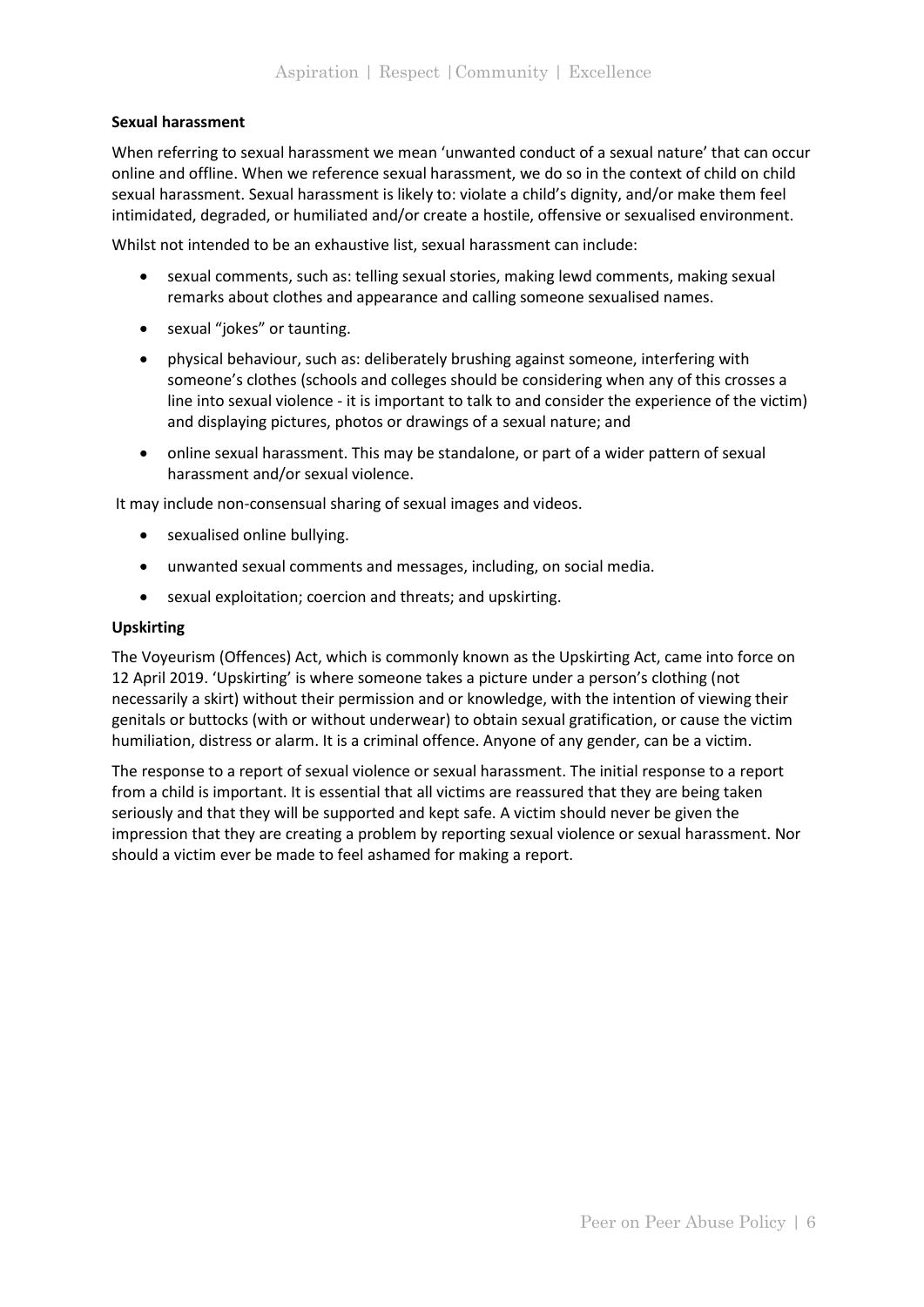# <span id="page-8-0"></span>ANNEX A - Child on child sexual violence and sexual harassment

This part of the statutory guidance is about how schools and colleges should **respond to all reports and concerns** of child on child sexual violence and sexual harassment, including those that have happened outside of the school or college premises, and or online (what to look out for, and indicators of abuse are set out in Part one of this guidance).

Sexual violence and sexual harassment can occur between two children of **any age and sex**, from primary through to secondary stage and into colleges. It can occur through a group of children sexually assaulting or sexually harassing a single child or group of children. Sexual violence and sexual harassment exist on a continuum and may overlap; they can occur online and face to face (both physically and verbally) and are never acceptable. As set out in Part one of this guidance, all staff working with children are advised to maintain an attitude of '**it could happen here'**.

Addressing inappropriate behaviour (even if it appears to be relatively innocuous) **can** be an important intervention that helps prevent problematic, abusive and/or violent behaviour in the future.

Children who are victims of sexual violence and sexual harassment wherever it happens, will likely find the experience stressful and distressing. This will, in all likelihood, adversely affect their educational attainment and will be exacerbated if the alleged perpetrator(s) attends the same school or college. As set out in Part one of this guidance, schools and colleges should be aware that safeguarding incidents and/or behaviours can be associated with factors outside the school or college, including intimate personal relationships (see also sections on child sexual exploitation and child criminal exploitation at paragraphs 33-39).

Whilst **any** report of sexual violence or sexual harassment should be taken seriously, staff should be aware it is more likely that girls will be the victims of sexual violence and sexual harassment and more likely it will be perpetrated by boys. But it is essential that all victims are reassured that they are being taken seriously and that they will be supported and kept safe. A victim should never be given the impression that they are creating a problem by reporting sexual violence or sexual harassment. Nor should a victim ever be made to feel ashamed for making a report.

# **You should read Part five alongside the Departmental advice: Sexual Violence and Sexual Harassment Between Children in Schools and Colleges**

It contains further detailed information on:

- what sexual violence and sexual harassment constitutes,
- important context to be aware of, including what is consent, power imbalances, and developmental stages,
- harmful sexual behaviour (HSB), including that a child displaying HSB maybe an indication that they are a victim of abuse themselves,
- related legal responsibilities for schools and colleges,
- advice on a whole school or college approach to preventing child on child sexual violence and sexual harassment, and
- more detailed advice on responding to reports of sexual violence and sexual harassment, including safeguarding and supporting both the victim(s) and alleged perpetrator(s).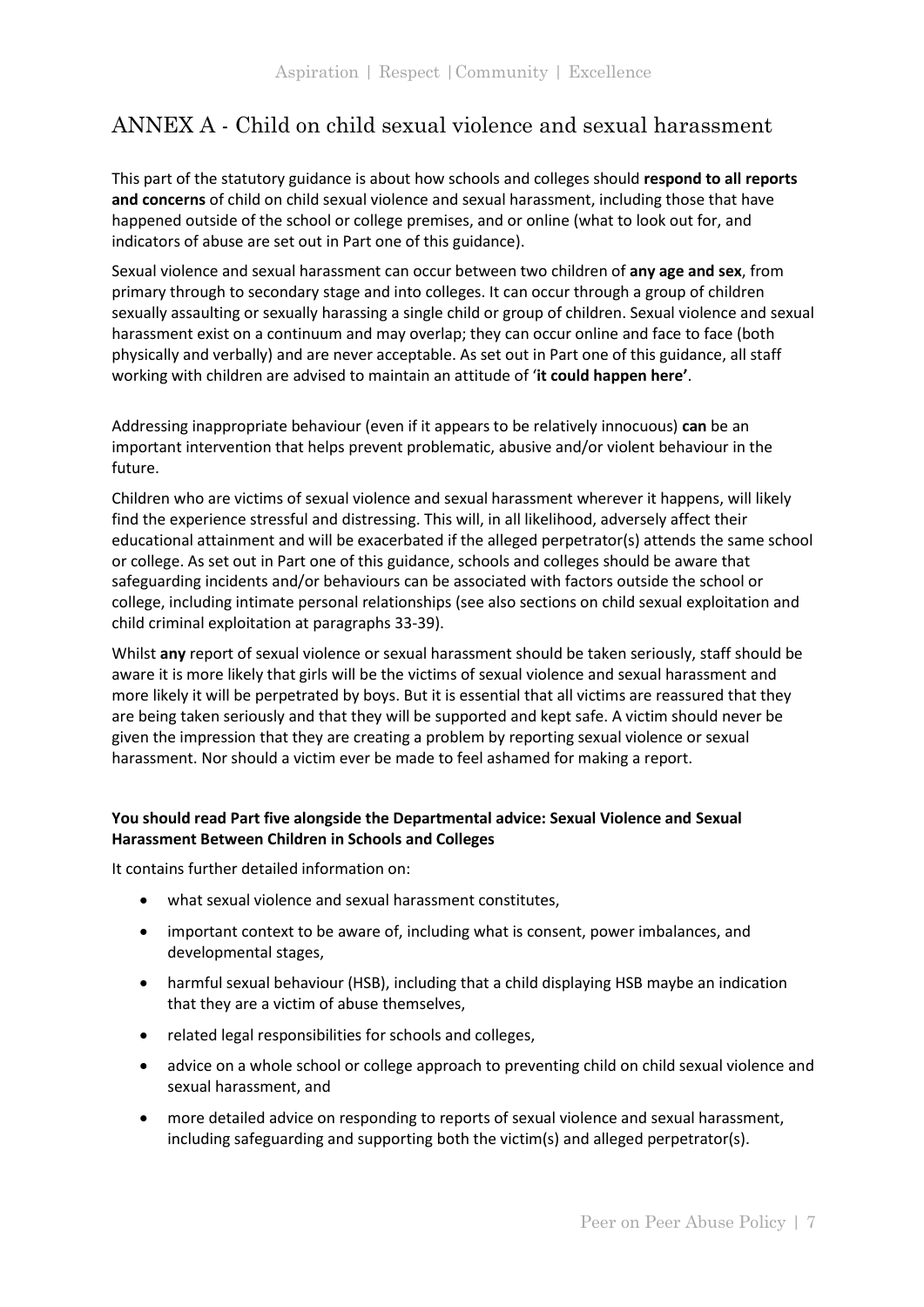## **Responding to reports of sexual violence and sexual harassment**

Part two of this guidance is clear that systems should be in place (and they should be well promoted, easily understood and easily accessible) for children to confidently report abuse, knowing their concerns will be treated seriously.

Schools and colleges not recognising, acknowledging or understanding the scale of harassment and abuse and/or downplaying some behaviours related to abuse can lead to a culture of unacceptable behaviour, an unsafe environment and in worst case scenarios a culture that normalises abuse leading to children accepting it as normal and not coming forward to report it.

Reports of sexual violence and sexual harassment are likely to be complex and require difficult professional decisions to be made, often quickly and under pressure. Pre-planning, effective training and effective policies will provide schools and colleges with the foundation for a calm, considered and appropriate response to any reports. Governing bodies and proprietors should ensure that the school or college contributes to multi-agency working in line with statutory guidance Working Together to Safeguard Children.

This part of the guidance does not attempt to provide (nor would it be possible to provide) detailed guidance on what to do in any or every particular case. The guidance provides effective safeguarding practice and principles for schools and colleges to consider in their decision-making process.

Ultimately, any decisions are for the school or college to make on a case-by-case basis, with the designated safeguarding lead (or a deputy) taking a leading role and using their professional judgement, supported by other agencies, such as children's social care and the police as required.

There is support available for schools and colleges. Paragraph 52 and Annex A in the Sexual Violence and Sexual Harassment Between Children in Schools and Colleges advice provides detailed information and links to resources.

# **The immediate response to a report**

# **Responding to the report**

It is important to note that children may not find it easy to tell staff about their abuse verbally. Children can show signs or act in ways that they hope adults will notice and react to. In some cases, the victim may not make a direct report. For example, a friend may make a report, or a member of school or college staff may overhear a conversation that suggests a child has been harmed or a child's own behaviour might indicate that something is wrong. As per Part one of this guidance, if staff have any concerns about a child's welfare, they should act on them immediately rather than wait to be told.

The school's or college's initial response to a report from a child is incredibly important. How the school or college responds to a report can encourage or undermine the confidence of future victims of sexual violence and sexual harassment to report or come forward.

It is essential that all victims are reassured that they are being taken seriously, regardless of how long it has taken them to come forward and that they will be supported and kept safe. Abuse that occurs online or outside of the school or college should not be downplayed and should be treated equally seriously. A victim should never be given the impression that they are creating a problem by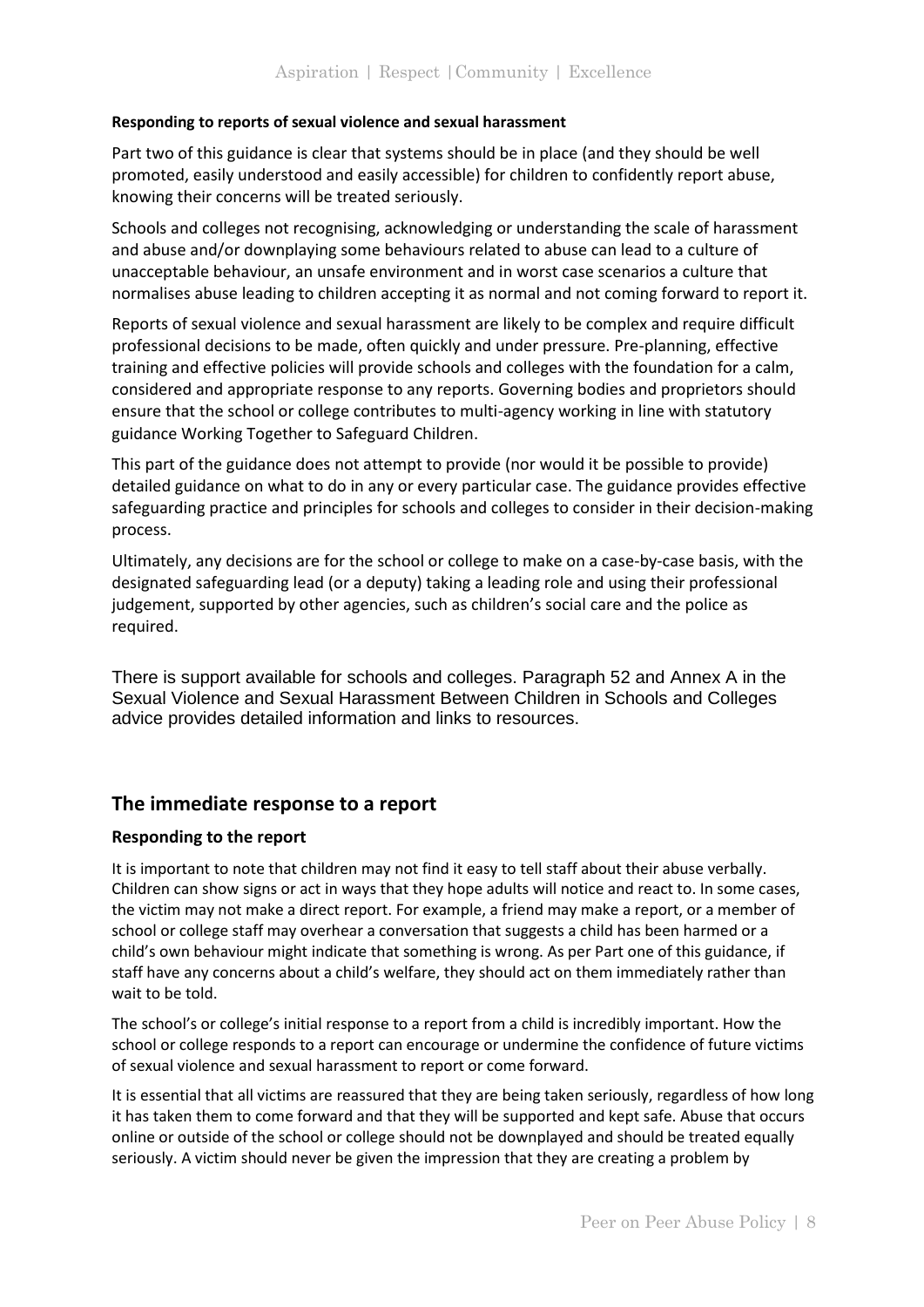reporting sexual violence or sexual harassment. Nor should a victim ever be made to feel ashamed for making a report or their experience minimised.

As per Part one of this guidance, all staff should be trained to manage a report. Local policies (and training) will dictate exactly how reports should be managed. However, effective safeguarding practice includes:

- if possible, managing reports with two members of staff present, (preferably one of them being the designated safeguarding lead or a deputy). However, this might not always be possible.
- where the report includes an online element, being aware of searching screening and confiscation advice (for schools) and UKCIS Sharing nudes and semi-nudes: advice for education settings working with children and young people.

# **The key consideration is for staff not to view or forward illegal images of a child.**

The highlighted advice provides more details on what to do when viewing an image is unavoidable. In some cases, it may be more appropriate to confiscate any devices to preserve any evidence and hand them to the police for inspection.

- not promising confidentiality at this initial stage as it is very likely a concern will have to be shared further (for example, with the designated safeguarding lead or children's social care) to discuss next steps. Staff should only share the report with those people who are necessary in order to progress it. It is important that the victim understands what the next steps will be and who the report will be passed to; recognising that a child is likely to disclose to someone they trust: this could be anyone on the school or college staff. It is important that the person to whom the child discloses recognises that the child has placed them in a position of trust. They should be supportive and respectful of the child; recognising that an initial disclosure to a trusted adult may only be the first incident reported, rather than representative of a singular incident and that trauma can impact memory and so children may not be able to recall all details or timeline of abuse;
- keeping in mind that certain children may face additional barriers to telling someone because of their vulnerability, disability, sex, ethnicity and/or sexual orientation;
- listening carefully to the child, reflecting back, using the child's language, being onjudgmental, being clear about boundaries and how the report will be progressed, not asking leading questions and only prompting the child where necessary with open questions – where, when, what, etc. It is important to note that whilst leading questions should be avoided, staff can ask children if they have been harmed and what the nature of that harm was;
- considering the best way to make a record of the report. Best practice is to wait until the end of the report and immediately write up a thorough summary. This allows the staff member to devote their full attention to the child and to listen to what they are saying. It may be appropriate to make notes during the report (especially if a second member of staff is present). However, if making notes, staff should be conscious of the need to remain engaged with the child and not appear distracted by the note taking. Either way, it is essential a written record is made;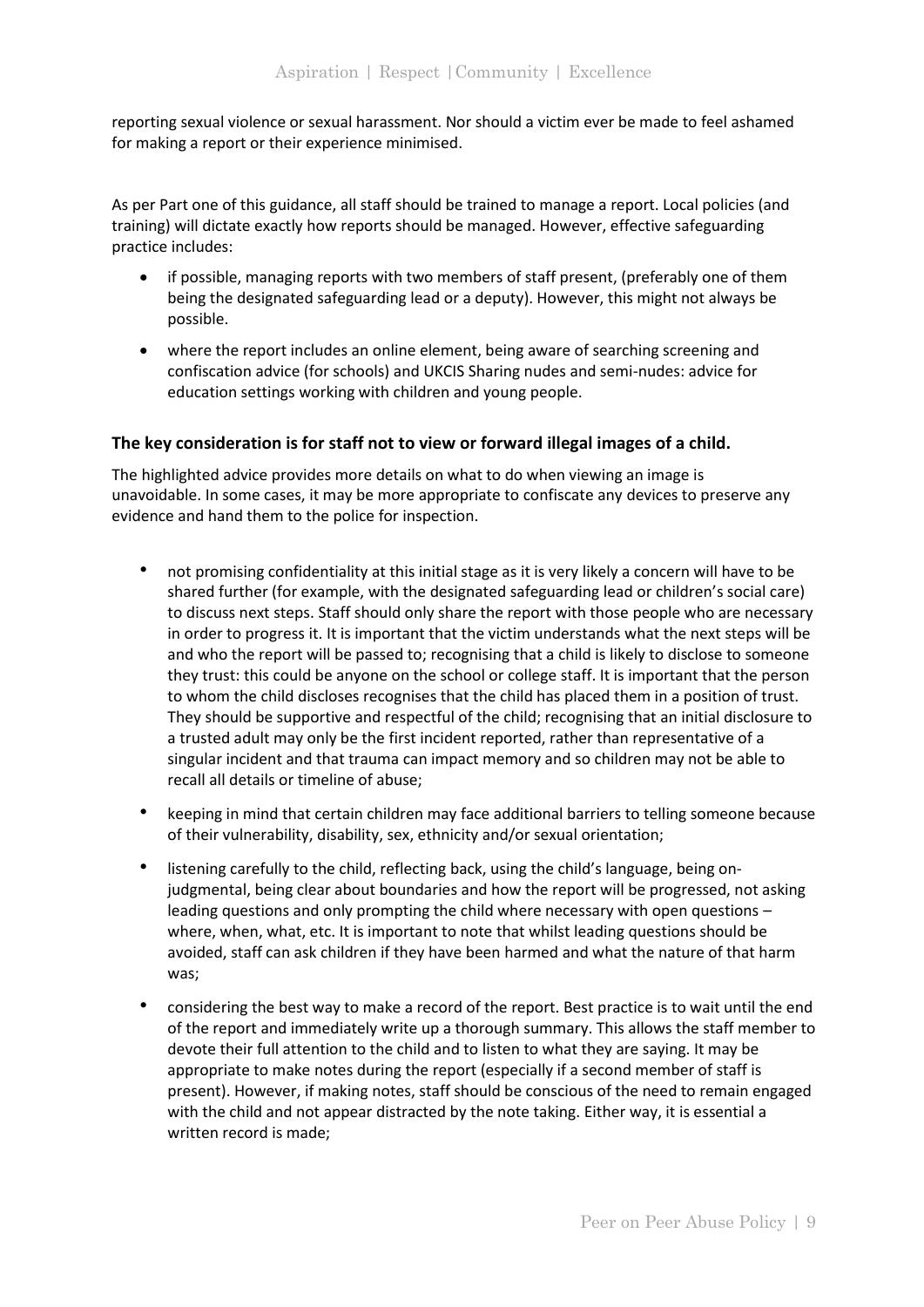- only recording the facts as the child presents them. The notes should not reflect the personal opinion of the note taker. Schools and colleges should be aware that notes of such reports could become part of a statutory assessment by children's social care and/or part of a criminal investigation; and
	- informing the designated safeguarding lead (or deputy), as soon as practically possible, if the designated safeguarding lead (or deputy) is not involved in the initial report.

## **Risk assessment**

- When there has been a report of sexual violence, the designated safeguarding lead (or a deputy) should make an immediate risk and needs assessment. Where there has been a report of sexual harassment, the need for a risk assessment should be considered on a caseby-case basis. The risk and needs assessment should consider:
- the victim, especially their protection and support.
- whether there may have been other victims,
- the alleged perpetrator(s); and
- all the other children, (and, if appropriate, adult students and staff) at the school or college, especially any actions that are appropriate to protect them from the alleged perpetrator(s), or from future harms.

Risk assessments should be recorded (written or electronic) and should be kept under review. At all times, the school or college should be actively considering the risks posed to all their pupils and students and put adequate measures in place to protect them and keep them safe.

The designated safeguarding lead (or a deputy) should ensure they are engaging with children's social care and specialist services as required. Where there has been a report of sexual violence, it is likely that professional risk assessments by social workers and or sexual violence specialists will be required. The above school or college risk assessment is not intended to replace the detailed assessments of expert professionals. Any such professional assessments should be used to inform the school's or college's approach to supporting and protecting their pupils and students and updating their own risk assessment.

# **Action following a report of sexual violence and/or sexual harassment**

# **What to consider**

As set out above, sexual violence and sexual abuse can happen anywhere, and all staff working with children are advised to maintain an attitude of '**it could happen here.** Schools and colleges should be aware of and respond appropriately to **all** reports and concerns about sexual violence and/or sexual harassment both online and offline, including those that have happened outside of the school/college. The designated safeguarding lead (or deputy) is likely to have a complete safeguarding picture and be

• the most appropriate person to advise on the school's or college's initial response. Important considerations will include:

the wishes of the victim in terms of how they want to proceed. This is especially important in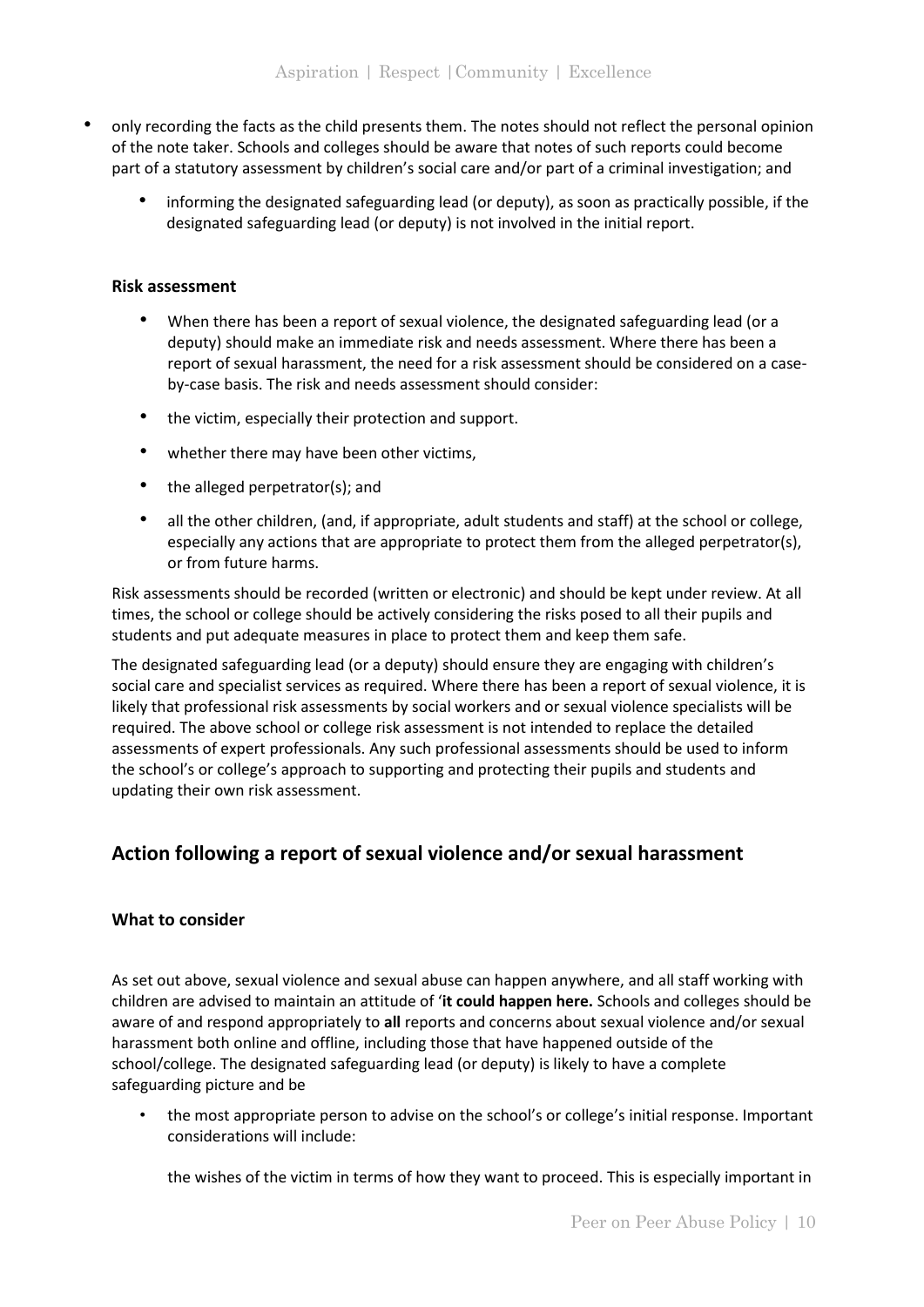the context of sexual violence and sexual harassment. Victims should be given as much control as is reasonably possible over decisions regarding how any investigation will be progressed and any support that they will be offered. This will however need to be balanced with the school's or college's duty and responsibilities to protect other children;

- the nature of the alleged incident(s), including whether a crime may have been committed and/or whether HSB has been displayed.
- the ages of the children involved;
- the developmental stages of the children involved;
- any power imbalance between the children. For example, is the alleged perpetrator(s) significantly older, more mature or more confident? Does the victim have a disability or learning difficulty?
- if the alleged incident is a one-off or a sustained pattern of abuse (sexual abuse can be accompanied by other forms of abuse and a sustained pattern may not just be of a sexual nature);
- that sexual violence and sexual harassment can take place within intimate personal relationships between peers;
- are there ongoing risks to the victim, other children, adult students or school or college staff; and
- other related issues and wider context, including any links to child sexual exploitation and child criminal exploitation.

As always when concerned about the welfare of a child, all staff should act in the best interests of the child. In all cases, schools and colleges should follow general safeguarding principles as set out throughout this guidance. Immediate consideration should be given as to how best to support and protect the victim and the alleged perpetrator(s) (and any other children involved/impacted).

The starting point regarding any report should always be that there is a zero-tolerance approach to sexual violence and sexual harassment and it is never acceptable and it will not be tolerated. It is especially important not to pass off any sexual violence or sexual harassment as "**banter**", "**just having a laugh**", "**part of growing up**" or "**boys being boys**" as this can lead to a culture of unacceptable behaviours and an unsafe environment for children.

# **Children sharing a classroom: Initial considerations when the report is made**

Any report of sexual violence is likely to be traumatic for the victim. It is essential that all victims are reassured that they are being taken seriously and that they will be supported and kept safe. A victim should never be given the impression that they are creating a problem by reporting sexual violence or sexual harassment. Nor should a victim ever be made to feel ashamed for making a report.

However, reports of rape and assault by penetration are likely to be especially difficult with regard to the victim, and close proximity with the alleged perpetrator(s) is likely to be especially distressing. Whilst the school or college establishes the facts of the case and starts the process of liaising with children's social care and the police, the alleged perpetrator(s) **should** be removed from any classes they share with the victim. The school or college should also **carefully** consider how best to keep the victim and alleged perpetrator(s) a reasonable distance apart on school or college premises (including during any before or after schoolbased activities) and on transport to and from the school or college, where appropriate. These actions are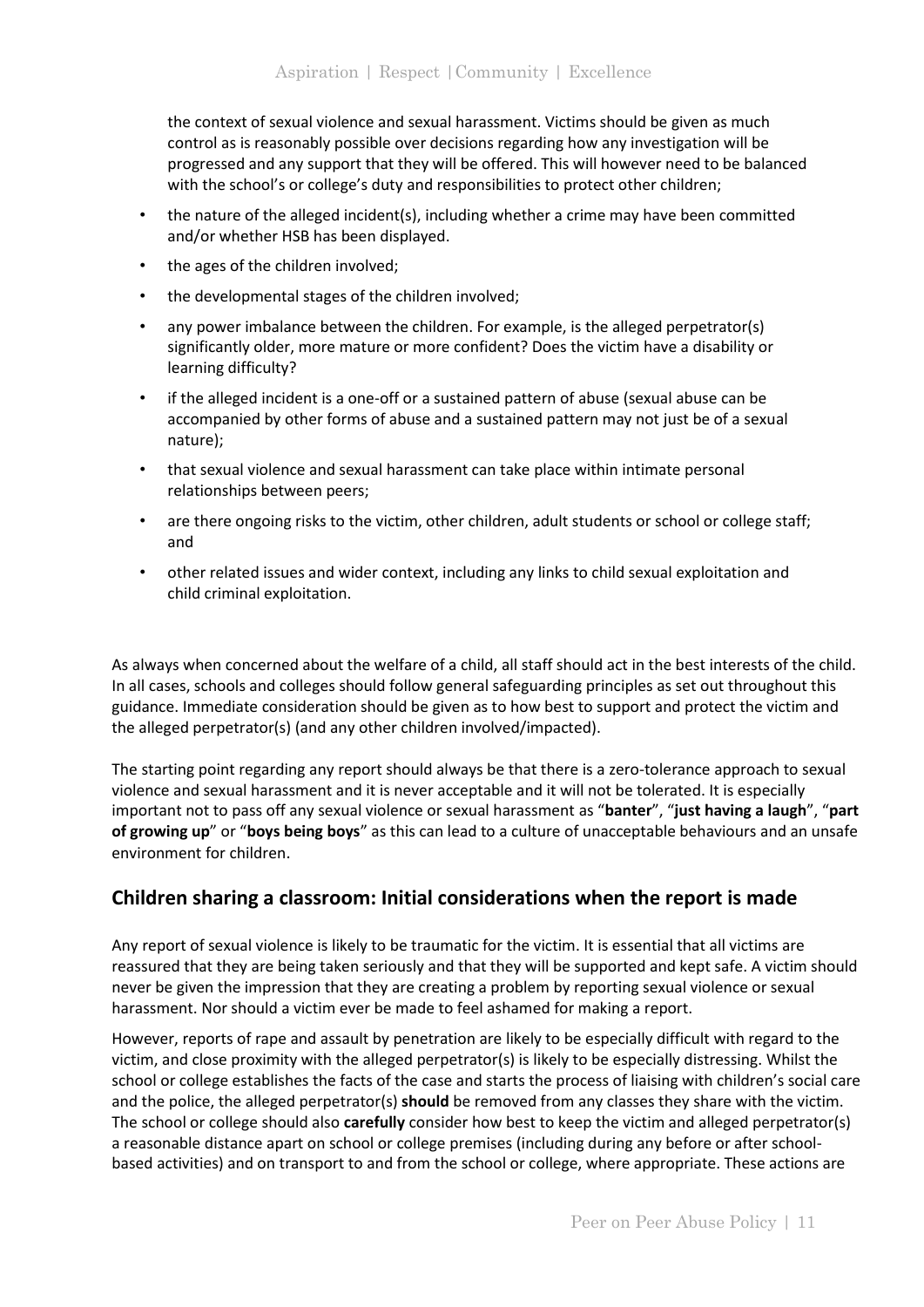in the best interests of all children involved and should not be perceived to be a judgment on the guilt of the alleged perpetrator(s).

For other reports of sexual violence and sexual harassment, the proximity of the victim and alleged perpetrator(s) and considerations regarding shared classes, sharing school or college premises and school or college transport, should be considered immediately.

In all cases, the initial report should be carefully evaluated, reflecting the considerations set out at paragraph 448. The wishes of the victim, the nature of the allegations and the protection of all children in the school or college will be especially important when considering any immediate actions.

# **Options to manage the report**

It is important that schools and colleges consider every report on a case-by-case basis as per paragraph 448. When to inform the alleged perpetrator(s) will be a decision that should be carefully considered. Where a report is going to be made to children's social care and/or the police, then, as a general rule, the school or college should speak to the relevant agency and discuss next steps and how the alleged perpetrator(s) will be informed of the allegations. However, as per general safeguarding principles, this does not and should not stop the school or college taking immediate action to safeguard their children, where required.

There are four likely scenarios for schools and colleges to consider when managing any reports of sexual violence and/or sexual harassment. It will be important in all scenarios that decisions and actions are regularly reviewed and that relevant policies are updated to reflect lessons learnt. It is particularly important to look out for potential patterns of concerning, problematic or inappropriate behaviour. Where a pattern is identified, the school or college should decide on a course of action. Consideration should be given to whether there are wider cultural issues within the school or college that enabled the inappropriate behaviour to occur and where appropriate extra teaching time and/or staff training could be delivered to minimise the risk of it happening again. The four scenarios are:

#### **1. Manage internally**

- In some cases of sexual harassment, for example, one-off incidents, the school or college may take the view that the children concerned are not in need of early help or that referrals need to be made to statutory services and that it would be appropriate to handle the incident internally, perhaps through utilising their behaviour policy and by providing pastoral support.
- Whatever the response, it should be underpinned by the principle that there is a zerotolerance approach to sexual violence and sexual harassment, and it is never acceptable and will not be tolerated.
- All concerns, discussions, decisions and reasons for decisions should be recorded (written or electronic).

# **2. Early help**

• In line with 1 above, the school or college may decide that the children involved do not require referral to statutory services but may benefit from early help. Early help means providing support as soon as a problem emerges, at any point in a child's life. Providing early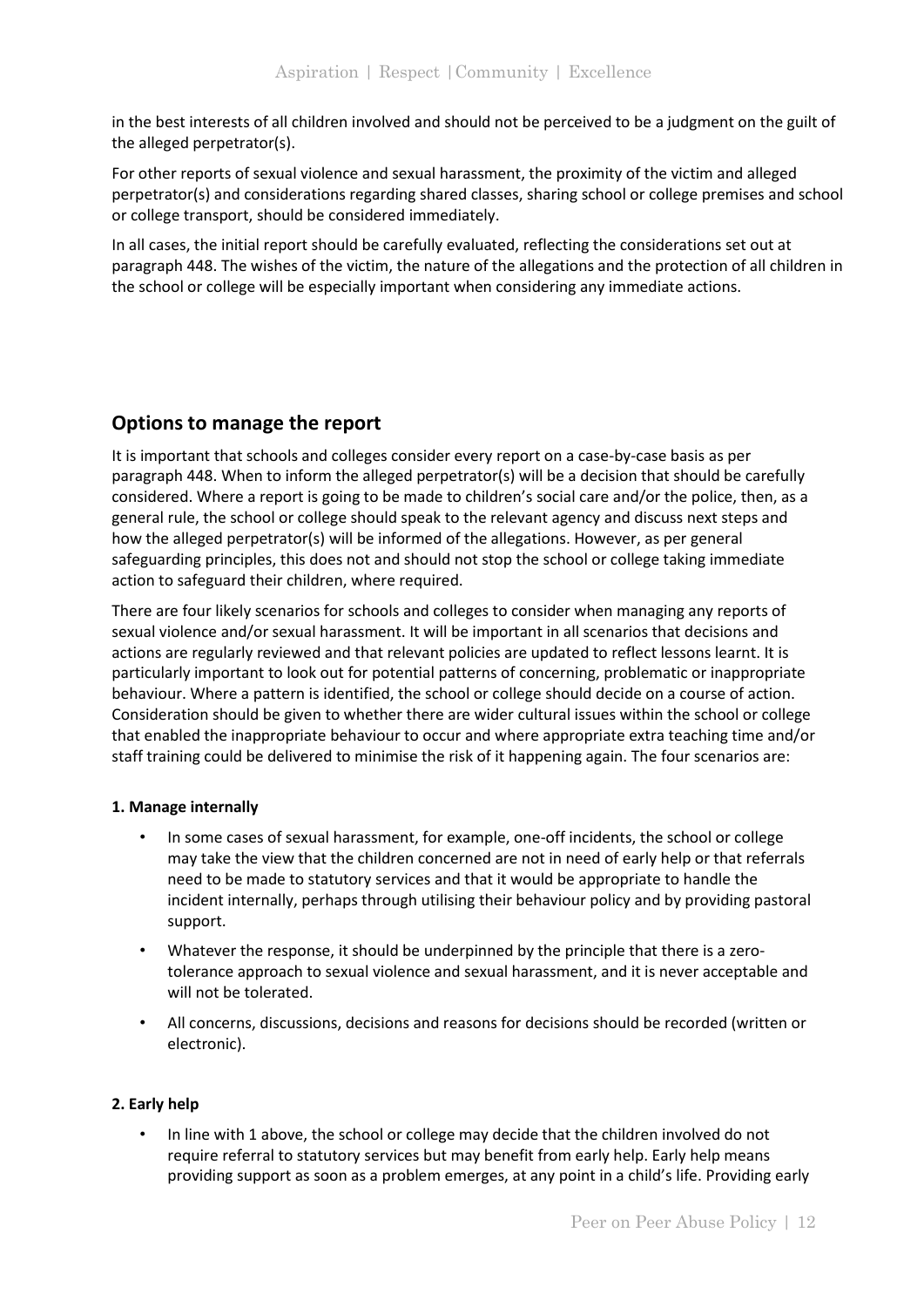help is more effective in promoting the welfare of children than reacting later. Early help can be particularly useful to address non-violent HSB and may prevent escalation of sexual violence. It is particularly important that the designated safeguarding lead (and their deputies) know what the Early Help process is and how and where to access support.

- More information on Early Help is set out in Part one of this guidance with full details of the early help process in Chapter one of Working Together to Safeguard Children.
- Multi-agency early help will work best when placed alongside strong school or college policies, preventative education and engagement with parents and carers.
- Early help and the option to manage a report internally do not need to be mutually exclusive: a school could manage internally and seek early help for both the victim and perpetrator(s).
- Whatever the response, it should be under-pinned by the principle that there is zero tolerance approach to sexual violence and sexual harassment, and it is never acceptable and will not be tolerated.
- All concerns, discussions, decisions and reasons for decisions should be recorded (written or electronic).

# **3. Referrals to children's social care**

- Where a child has been harmed, is at risk of harm, or is in immediate danger, schools and colleges should make a referral to local children's social care.
- At the point of referral to children's social care, schools and colleges will generally inform parents or carers, unless there are compelling reasons not to (if informing apparent or carer is going to put the child at additional risk). Any such decision should be made with the support of children's social care.
- If a referral is made, children's social care will then make enquiries to determine whether any of the children involved are in need of protection or other services.
- Where statutory assessments are appropriate, the school or college (especially the designated safeguarding lead or a deputy) should be working alongside, and cooperating with, the relevant lead social worker. Collaborative working will help ensure the best possible package of coordinated support is implemented for the victim and, where appropriate, the alleged perpetrator(s) and any other children that require support.
- Schools and colleges should not wait for the outcome (or even the start) of a children's social care investigation before protecting the victim and other children in the school or college. It will be important for the designated safeguarding lead (or a deputy) to work closely with children's social care (and other agencies as required) to ensure any actions the school or college takes do not jeopardise a statutory investigation. The risk assessment as per paragraph 445-447 will help inform any decision. Consideration of safeguarding the victim, alleged perpetrator(s), any other children directly involved in the safeguarding report and all children at the school or college should be immediate.
- In some cases, children's social care will review the evidence and decide a statutory intervention is not appropriate. The school or college (generally led by the designated safeguarding lead or a deputy) should be prepared to refer again if they believe the child remains in immediate danger or at risk of harm. If a statutory assessment is not appropriate, the designated safeguarding lead (or a deputy) should consider other support mechanisms such as early help, specialist support and pastoral support. •Whatever the response, it should be under-pinned by the principle that there is a zero-tolerance approach to sexual violence and sexual harassment and it is never acceptable and will not be tolerated.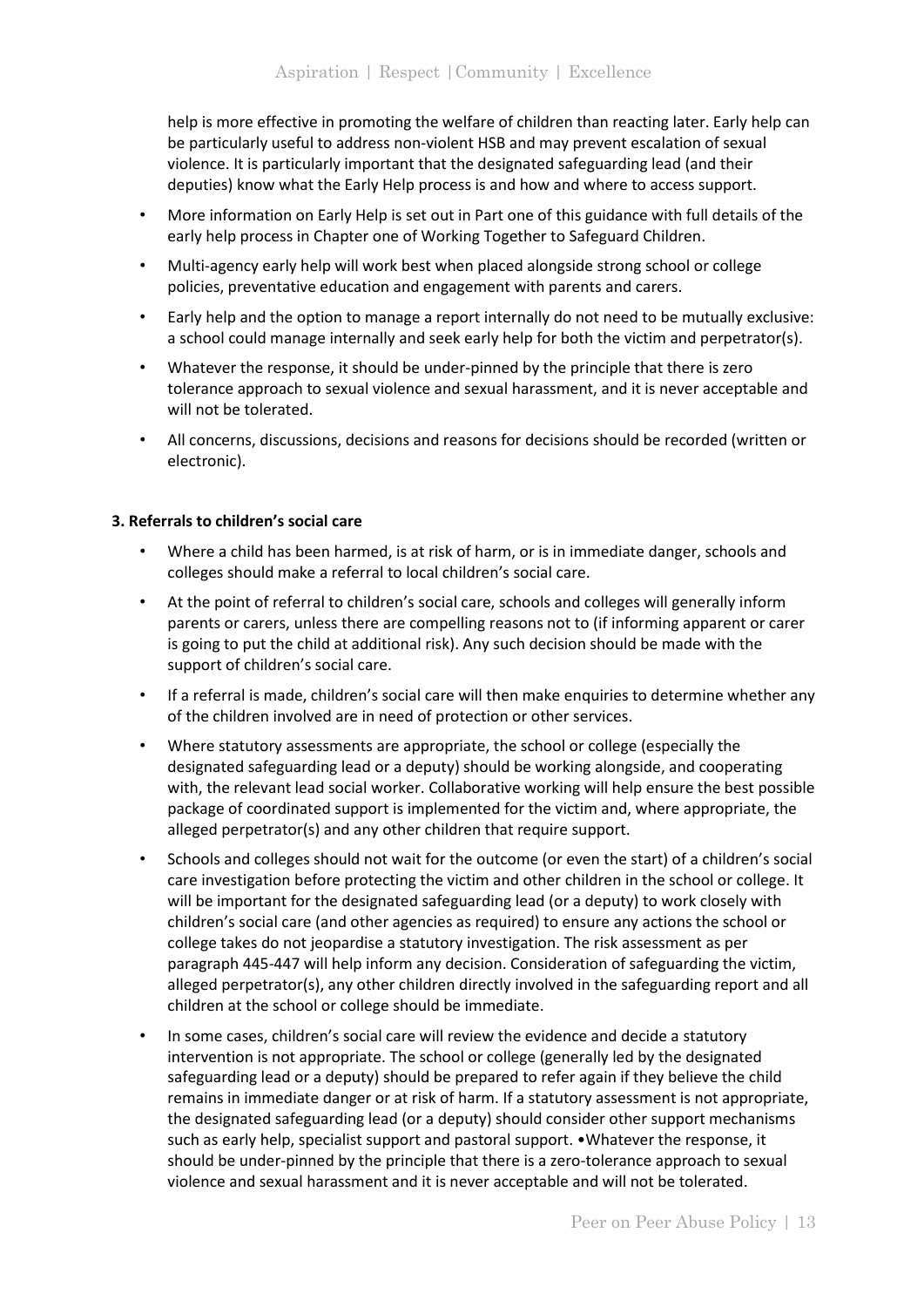• All concerns, discussions, decisions and reasons for decisions should be recorded (written or electronic).

#### **4. Reporting to the Police**

- Any report to the police will generally be in parallel with a referral to children's social care (as above).
- It is important that the designated safeguarding lead (and their deputies) are clear about the local process for referrals and follow that process.
- Where a report of rape, assault by penetration or sexual assault is made, the starting point is that this should be passed on to the police. Whilst the age of criminal responsibility is ten, if the alleged perpetrator(s) is under ten, the starting principle of reporting to the police remains. The police will take a welfare, rather than a criminal justice, approach. The following advice may help schools and colleges decide when to engage the Police and what to expect of them when they do: When to call the police.
- Where a report has been made to the police, the school or college should consult the police and agree what information can be disclosed to staff and others, in particular, the alleged perpetrator(s) and their parents or carers. They should also discuss the best way to protect the victim and their anonymity.
- At this stage, schools and colleges will generally inform parents or carers unless there are compelling reasons not to, for example, if informing a parent or carer is likely to put a child at additional risk. In circumstances where parents or carers have not been informed, it will be especially important that the school or college is supporting the child in any decision they take. This should be with the support of children's social care and any appropriate specialist agencies.
- All police forces in England have specialist units that investigate child abuse. The names and structures of these units are matters for local forces. It will be important that the designated safeguarding lead (and their deputies) are aware of their local arrangements.
- In some cases, it may become clear very quickly that the police (for whatever reason) will not take further action. In such circumstances, it is important that the school or college continue to engage with specialist support for the victim and alleged perpetrator(s) as required.
- Whilst protecting children and/or taking any disciplinary measures against the alleged perpetrator(s), it will be important for the designated safeguarding lead (or a deputy) to work closely with the police (and other agencies as required), to ensure any actions the school or college take do not jeopardise the police investigation.
- If schools or colleges have questions about the investigation, they should ask the police. The police will help and support the school or college as much as they can (within the constraints of any legal restrictions).
- Whatever the response, it should be under-pinned by the principle that there is a zerotolerance approach to sexual violence and sexual harassment and it is never acceptable and will not be tolerated.
- All concerns, discussions, decisions and reasons for decisions should be recorded (written or electronic).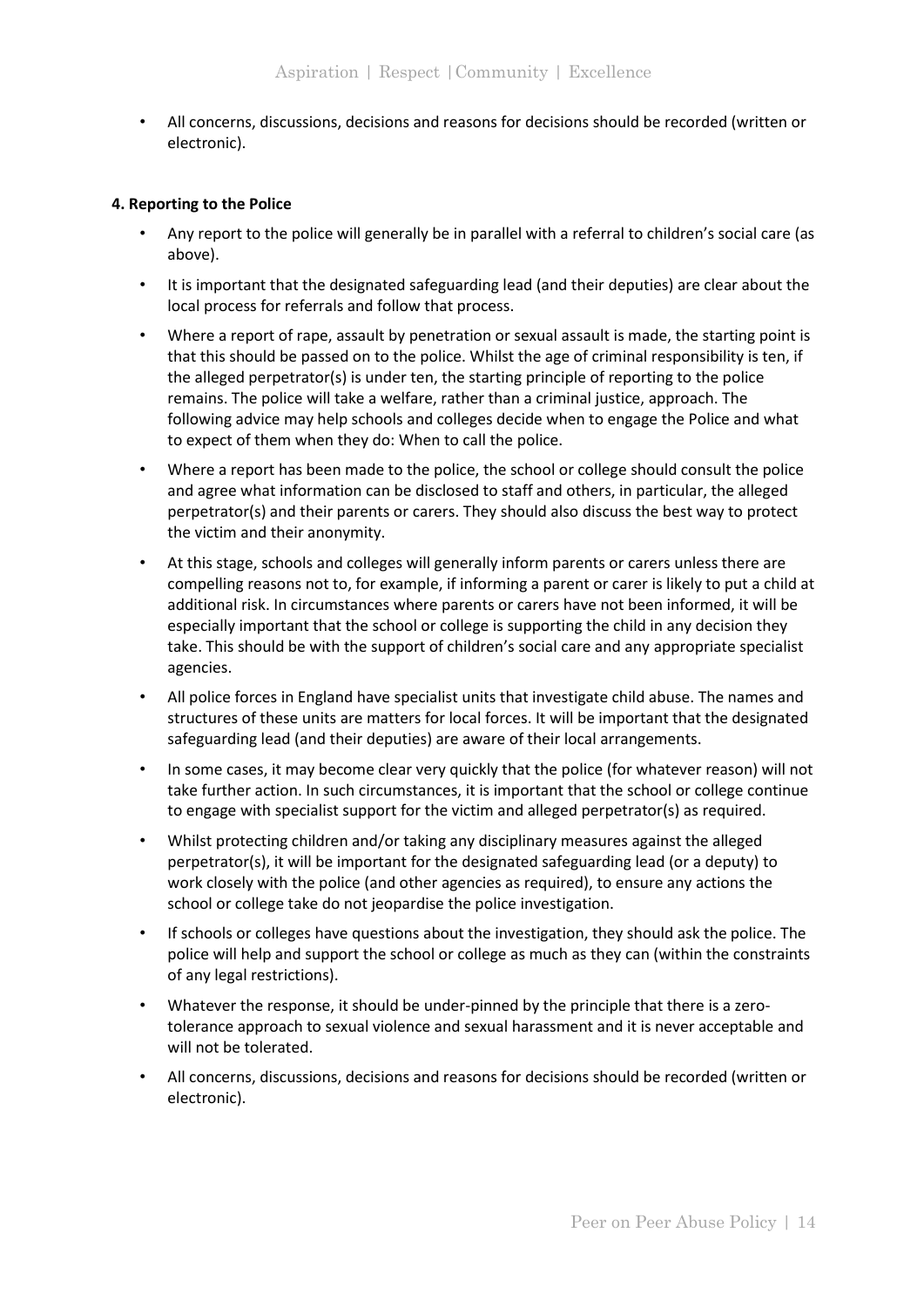# **Considering bail conditions**

- The police will consider what action to take to manage the assessed risk of harm. This could involve the use of police bail with conditions, prior to a suspect appearing in court, or court bail with or without conditions after the first appearance.
- Alternatively, the person suspected of an offence could be 'released under investigation' (RUI). People released under RUI can have no conditions attached to their release from custody and it is possible for a person on bail also to have no conditions.
- Whatever arrangements are in place; the school or college will need to consider what additional measures may be necessary to manage any assessed risk of harm that may arise within their institution.
- Particular regard should be given to: the additional stress and trauma that might be caused to a victim within the institution; the potential for the suspected person to intimidate the victim or a witness; the need to ensure that any risk management measures strike a balance between management of risk and the rights of an unconvicted person (e.g. rights to privacy, family life, etc.).
- Careful liaison with the police investigators should help to develop a balanced setoff arrangement.

# **Managing any delays in the criminal process**

There may be delays in any case that is being progressed through the criminal justice system. Schools and colleges **should not wait** for the outcome (or even the start) of a police investigation before protecting the victim, alleged perpetrator(s) and other children in the school or college. The risk assessment asper paragraph 445-447 will help inform any decision.

# **The end of the criminal process**

- If a child is convicted or receives a caution for a sexual offence, the school or college should update its risk assessment, ensure relevant protections are in place for all the children at the school or college and, if it has not already, consider any suitable action in line with their behaviour policy. This process should include a review of the necessary actions to keep all parties safe and meet their needs. If the perpetrator(s) remains in the same school or college as the victim, the school or college should be very clear as to their expectations regarding the perpetrator(s) now they have been convicted or cautioned. This could include expectations regarding their behaviour and any restrictions the school or college thinks are reasonable and proportionate with regard to the perpetrator(s)'timetable.
- Any conviction (even with legal anonymity reporting restrictions) is potentially going to generate interest among other pupils or students in the school or college. It will be important that the school or college ensure both the victim and perpetrator(s) remain protected, especially from any bullying or harassment (including online).
- Where cases are classified as "no further action" (NFA'd) by the police or Crown Prosecution Service, or where there is a not guilty verdict, the school or college should continue to offer support to the victim and the alleged perpetrator(s) for as long as is necessary. A not guilty verdict or a decision not to progress with their case will likely be traumatic for the victim. The fact that an allegation cannot be substantiated or was withdrawn does not necessarily mean that it was unfounded. Schools and colleges should discuss any decisions with the victim in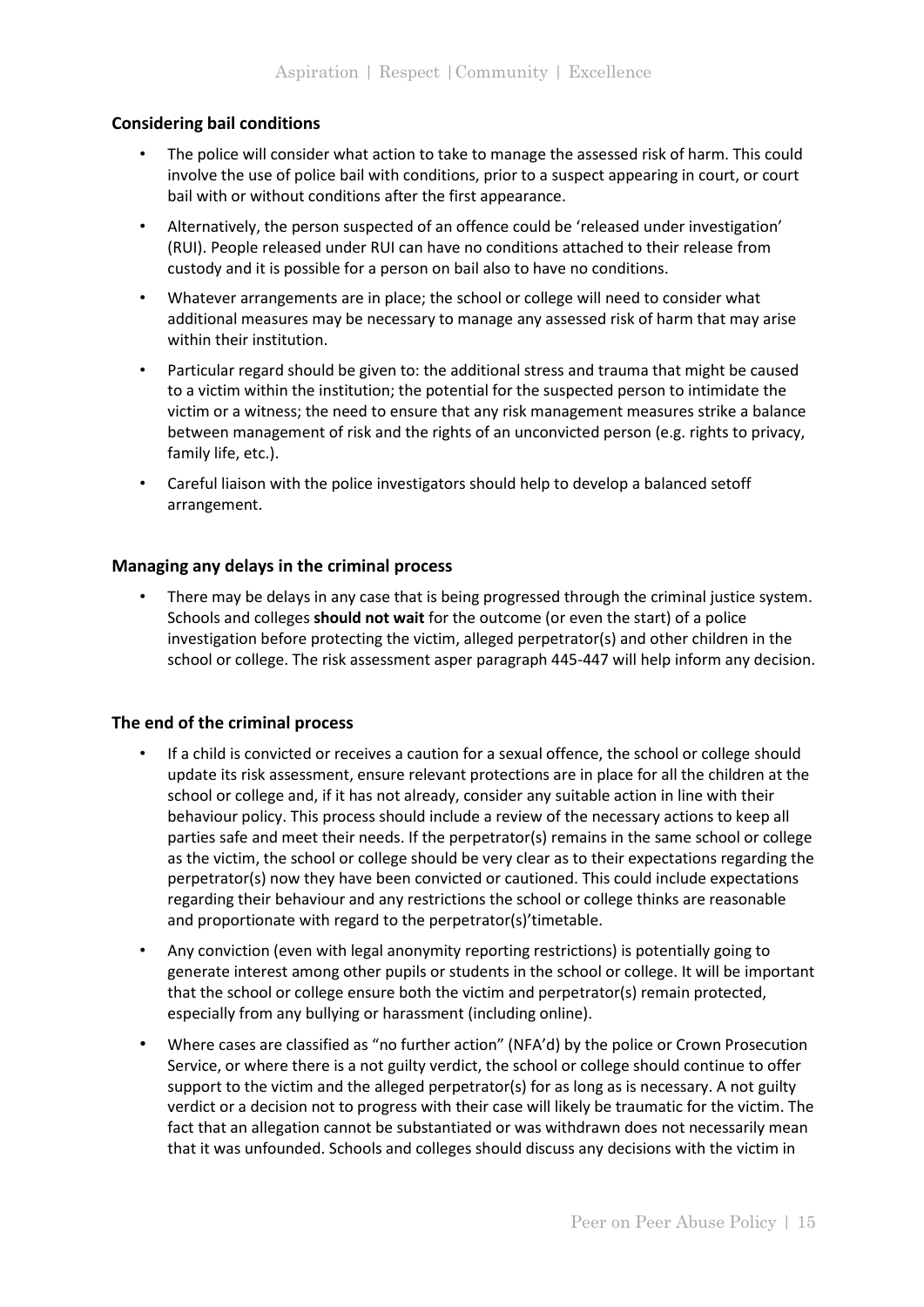this light and continue to offer support. The alleged perpetrator(s) is also likely to require ongoing support for what will have likely been a difficult experience

#### **Unsubstantiated, unfounded, false or malicious reports**

As set out in paragraph 71 of Part one of this guidance, all concerns, discussions and decisions made, and the reasons for those decisions, should be recorded in writing.

Records should be reviewed so that potential patterns of concerning, problematic or inappropriate behaviour can be identified, and addressed.

If a report is determined to be unsubstantiated, unfounded, false or malicious, the designated safeguarding lead should consider whether the child and/or the person who has made the allegation is in need of help or may have been abused by someone else and this is a cry for help. In such circumstances, a referral to children's social care maybe appropriate.

If a report is shown to be deliberately invented or malicious, the school or college, should consider whether any disciplinary action is appropriate against the individual who made it as per their own behaviour policy.

# **Ongoing response**

# **Safeguarding and supporting the victim**

The following principles are based on effective safeguarding practice and should help shape any decisions regarding safeguarding and supporting the victim.

- The needs and wishes of the victim should be paramount (along with protecting the child) in any response. It is important they feel in as much control of the process as is reasonably possible. Wherever possible, the victim, if they wish, should be able to continue in their normal routine. Overall, the priority should be to make the victim's daily experience as normal as possible, so that the school or college is a safe space for them.
- Consider the age and the developmental stage of the victim, the nature of the allegations and the potential risk of further abuse. Schools and colleges should beware that, by the very nature of sexual violence and sexual harassment, a power imbalance is likely to have been created between the victim and alleged perpetrator(s).
- The victim should never be made to feel they are the problem for making a report or made to feel ashamed for making a report.
- Consider the proportionality of the response. Support should be tailored on a case-by-case basis. The support required regarding a one-off incident of sexualised name-calling is likely to be vastly different from that for a report of rape.
- Schools should be aware that sexual assault can result in a range of health needs, including physical, mental, and sexual health problems and unwanted pregnancy. Children and young

people that have a health need arising from sexual assault or abuse can access specialist NHS support from a Sexual Assault Referral Centre

- Childline provides free and confidential advice for children and young people.
- Internet Watch Foundation works internationally to remove child sexual abuse online images and videos and offers a place for the public to report them anonymously.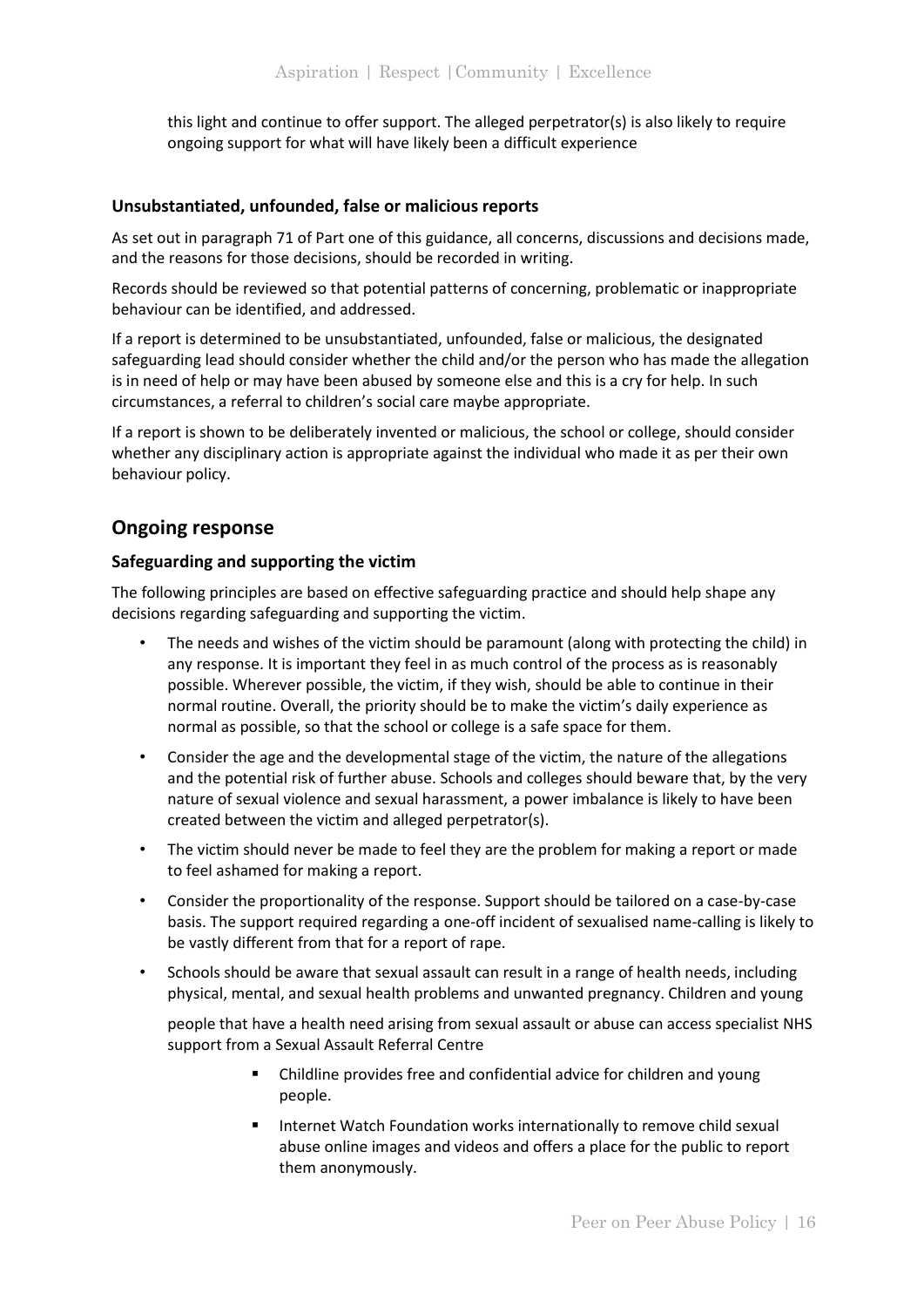▪ Childline / IWF: Remove a nude image shared online Report Remove is a free tool that allows children to report nude or sexual images and videos of themselves that they think might have been shared online, to see if they can be removed from the internet.

Victims may not talk about the whole picture immediately. They may be more comfortable providing information on a piecemeal basis. It is essential that dialogue is kept open and encouraged. When it is clear that ongoing support will be required, schools and colleges should ask the victim if they would find it helpful to have a designated trusted adult (for example, their form tutor or designated safeguarding lead) to talk to about their needs. The choice of any such adult should be the victim's (as far as reasonably possible). Schools and colleges should respect and support this choice.

A victim of sexual violence is likely to be traumatised and, in some cases, may struggle in a normal classroom environment. While schools and colleges should avoid any action that would have the effect of isolating the victim, in particular from supportive peer groups, there may be times when the victim finds it difficult to maintain a full-time timetable and may express a wish to withdraw from lessons and activities. This should be because the victim wants to, not because it makes it easier to manage the situation. If required, schools and colleges should provide a physical space for victims to withdraw.

It may be necessary for schools and colleges to maintain arrangements to protect and support the victim for a long time. Schools and colleges should be prepared for this and should work with children's social care and other agencies as required.

It is therefore important that the designated safeguarding lead knows how and where to seek support.

It is important that the school or college do everything they reasonably can to protect the victim from bullying and harassment as a result of any report they have made.

Whilst they should be given all the necessary support to remain in their school or college, if the trauma results in the victim being unable to do this, alternative provision or a move to another school or college should be considered to enable them to continue to receive suitable education. This should only be at the request of the victim (and following discussion with their parents or carers).

It is important that if the victim does move to another educational institution (for any reason), that the new educational institution is made aware of any ongoing support needs. The designated safeguarding lead should take responsibility to ensure this happens (and should discuss with the victim and, where appropriate their parents or carers as to the most suitable way of doing this) as well as transferring the child protection file.

# **Ongoing Considerations: Victim and alleged perpetrator(s) sharing classes**

Once the designated safeguarding lead (or a deputy) has decided what the next steps will be in terms of progressing the report, they should carefully consider again the question of the victim and alleged perpetrator(s) sharing classes and sharing space at school or college. This will inevitably involve complex and difficult professional decisions, including considering their duty to safeguard children and their duty to educate them.

It is important each report is considered on a case-by-case basis and risk assessments are updated as appropriate. As always when concerned about the welfare of a child, the best interests of the child should come first. In all cases, schools and colleges should follow general safeguarding principles as per this guidance.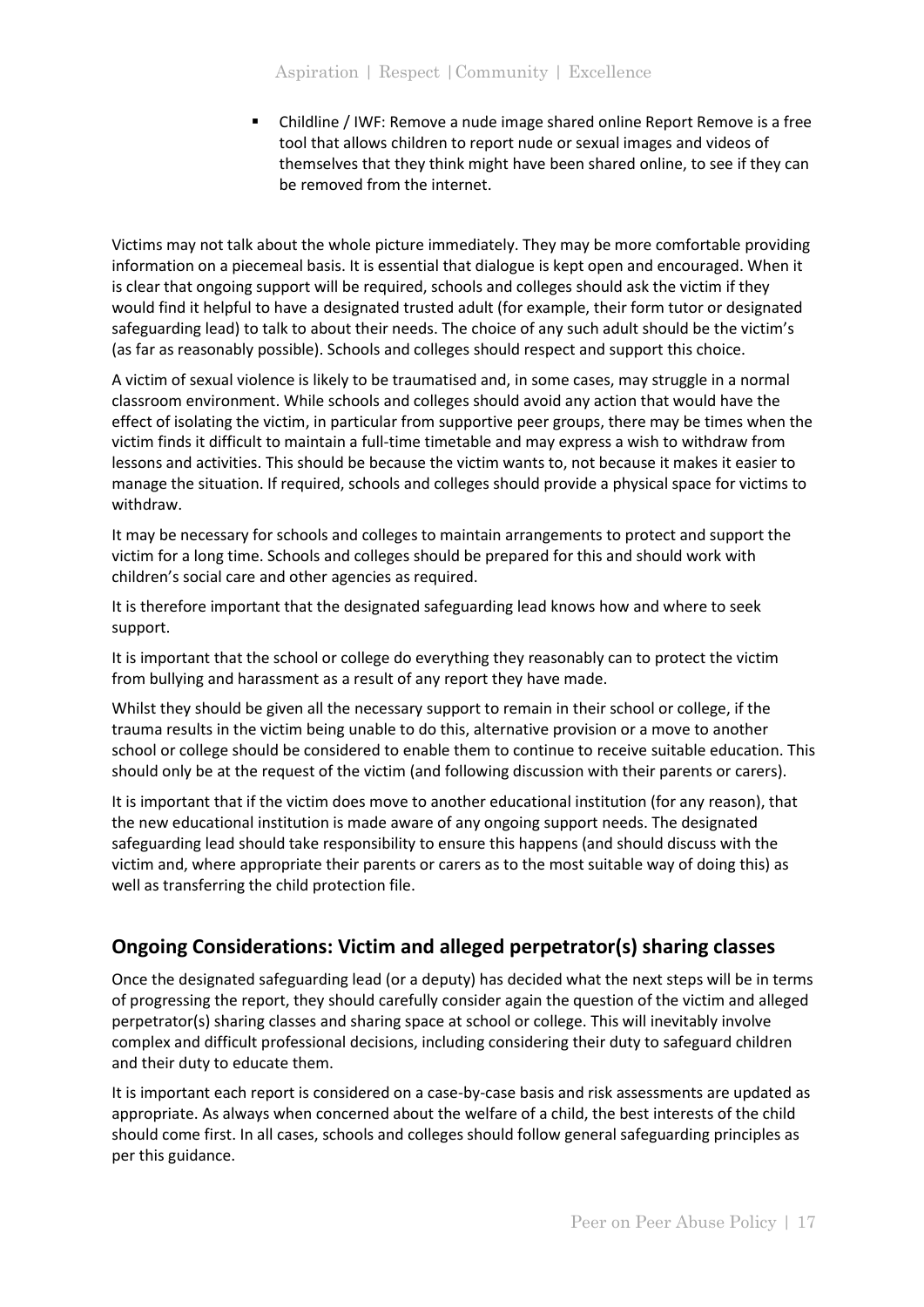Where there is a criminal investigation into a rape, assault by penetration or sexual assault, the alleged perpetrator(s) should be removed from any classes they share with the victim. The school or college should also consider how best to keep the victim and alleged perpetrator(s) a reasonable distance apart on school or college premises (including during before and after school-based activities) and on transport to and from school or college where appropriate. This is in the best interests of both children and should not be perceived to be a judgement on the guilt of the alleged perpetrator(s). As per paragraph 450, close liaison with the police is essential.

Where a criminal investigation into a rape or assault by penetration leads to a conviction or caution, the school or college should take suitable action, if they have not already done so. In all but the most exceptional of circumstances, the rape or assault is likely to constitute a serious breach of discipline and lead to the view that allowing the perpetrator(s) to remain in the same school or college would seriously harm the education or welfare of the victim (and potentially other pupils or students).

Where a criminal investigation into sexual assault leads to a conviction or caution, the school or college should, if it has not already, consider any suitable sanctions in light of their behaviour policy, including consideration of permanent exclusion. 125 Where the perpetrator(s) is going to remain at the school or college, the principle would be to continue keeping the victim and perpetrator(s) in separate classes and continue to consider the most appropriate way to manage potential contact on school and college premises and transport. The nature of the conviction or caution and wishes of the victim will be especially important in determining how to proceed in such cases.

In all cases, schools and colleges should record and be able to justify their decision-making.

Reports of sexual assault and sexual harassment will, in some cases, not lead to a report to the police (for a variety of reasons). In some cases, rape, assault by penetration, sexual assault or sexual harassment are reported to the police and the case is not progressed or are reported to the police and ultimately result in a not guilty verdict. None of this means the offence did not happen or that the victim lied. The process will have affected both victim and alleged perpetrator(s). Appropriate support should be provided to both as required and consideration given to sharing classes and potential contact as required on a case-by-case basis. In all cases, schools and colleges should record and be able to justify their decision-making.

All of the above should be considered with the needs and wishes of the victim at the heart of the process (supported by parents and carers as required). Any arrangements should be kept under review.

# **Safeguarding and supporting the alleged perpetrator(s) and children and young people who have displayed harmful sexual behaviour**

Advice about safeguarding and supporting the alleged perpetrators is also set out in departmental advice: Sexual violence and sexual harassment between children at schools and colleges. The following principles are based on effective safeguarding practice and should help shape any decisions regarding safeguarding and supporting the alleged perpetrator(s):

The school or college will have a difficult balancing act to consider. On one hand, they need to safeguard the victim (and the wider pupil/student body) and on the other hand provide the alleged perpetrator(s) with an education, safeguarding support as appropriate and implement any disciplinary sanctions. Taking disciplinary action and still providing appropriate support are not mutually exclusive actions. They can, and should, occur at the same time if necessary.

• Consider the age and the developmental stage of the alleged perpetrator(s), the nature of the allegations and frequency of allegations. Any child will likely experience stress as a result of being the subject of allegations and/or negative reactions by their peers to the allegations